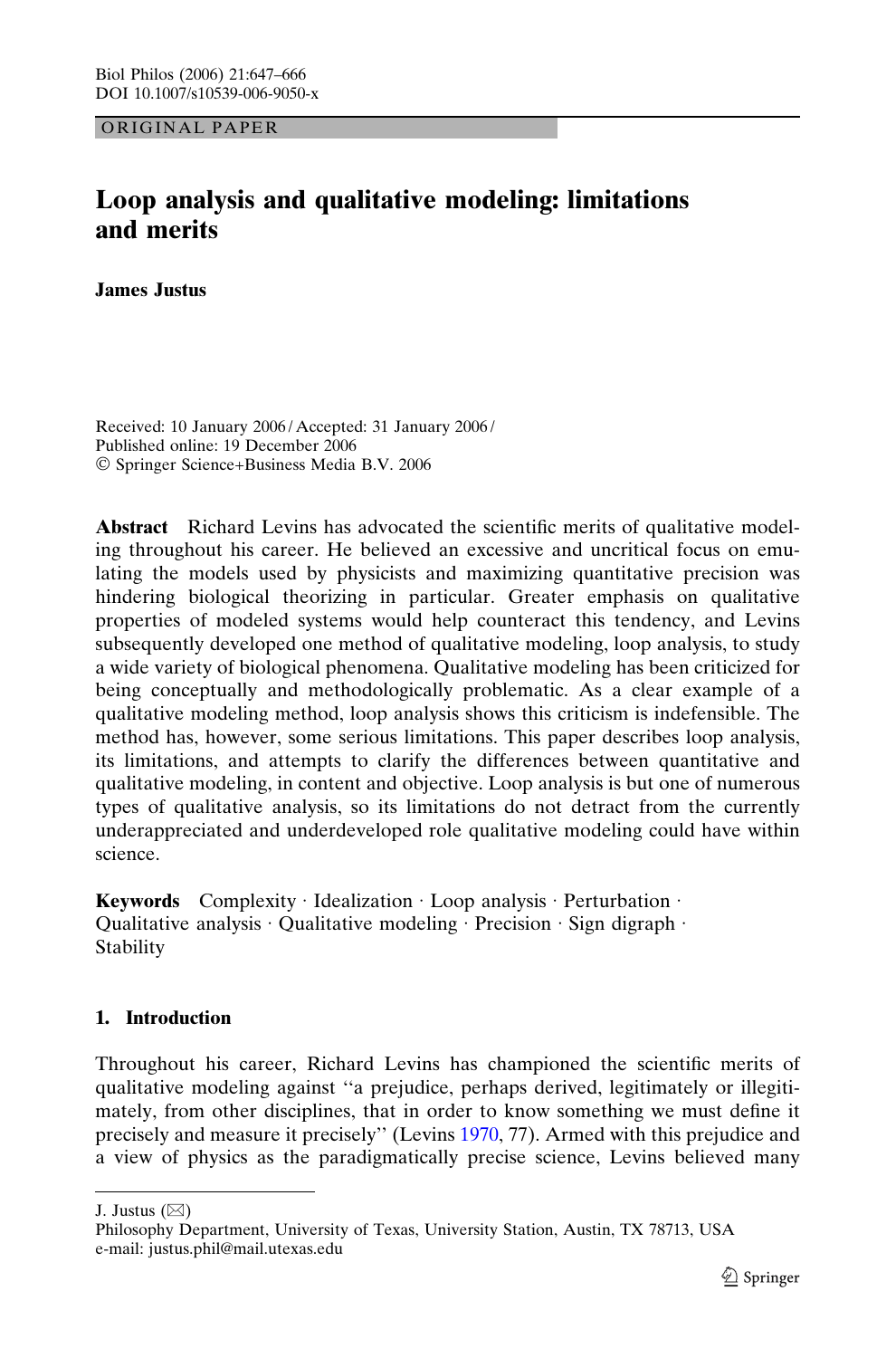biologists were uncritically imitating the highly idealized quantitative models used by physicists in an attempt to achieve similar precision (Levins [1968a](#page-18-0)). Unconvinced of this approach, other biologists were developing complex quantitative models intended to mimic the complex structure and dynamics of real biological systems. The problem with this strategy was that the large quantities of data needed to parameterize and properly test these models usually could not be collected feasibly (Levins [1966\)](#page-18-0). This was one difficulty Levins saw with the ''systems'' approach to modeling ecosystems adopted by the International Biological Program in the 1960s (Levins [1968b\)](#page-18-0). Another was that he believed these complicated models would not increase understanding of the complex systems they were intended to represent. A qualitative modeling strategy that stresses enhancing understanding, Levins ([1966\)](#page-18-0) emphasized, would help avoid these problems and counteract the excessive focus on emulating models used in physics, which he believed typified and hampered much of the biological theorizing at the time.

Levins developed one method of qualitative modeling, called ''loop analysis,'' as a complementary alternative to quantitative modeling (Levins [1974](#page-18-0)). Although aspects of this method were independently discovered several times (Wright [1921](#page-19-0); Mason [1953](#page-19-0); Harary et al. [1965](#page-18-0); Maybee [1966;](#page-19-0) Roberts [1971](#page-19-0)), Levins developed and systematically applied it within a wide variety of different biological contexts (Levins [1975a](#page-18-0), [b,](#page-18-0) [1998](#page-18-0); Lane and Levins [1977;](#page-18-0) Puccia and Levins [1985,](#page-19-0) [1991;](#page-19-0) Levins and Schultz [1996\)](#page-19-0), and it has subsequently been used in several studies within and out-side ecology (Roberts and Brown [1975;](#page-19-0) Levine [1976;](#page-18-0) Briand and McCauley [1978](#page-18-0); Desharnais and Costantino [1980](#page-18-0); Flake [1980](#page-18-0); Vandermeer [1980](#page-19-0); Boucher et al. [1982](#page-18-0); Lane [1986;](#page-18-0) Dambacher et al. [2003a](#page-18-0), [b\)](#page-18-0). Economists have extensively used the same qualitative method, although not under the label 'loop analysis,' to evaluate properties of economic systems (e.g. Lancaster [1962](#page-18-0); Bassett et al. [1968;](#page-18-0) Hale et al. [1999\)](#page-18-0).

Qualitative modeling has been criticized for being conceptually and methodologically problematic (Orzack and Sober [1993](#page-19-0)). As a typical example of a qualitative modeling method, loop analysis shows this criticism is indefensible (Justus [2005\)](#page-18-0). The method has, however, some serious limitations. One is that it usually cannot determine whether a system exhibits a particular property, such as local stability. This is an unavoidable shortcoming of the method being qualitative and true to some degree of any modeling method that does not utilize quantitative information about the system being modeled. Loop analysis partially remedies this shortcoming by pinpointing the additional information needed to make the determination for some properties, but the amount of additional information typically required increases dramatically with model complexity. Another limitation specific to loop analysis is that the conditions under which it is applicable are severely restrictive. It is therefore not a method of qualitative analysis with wide scope or evaluative power, as Levins and others sometimes seem to suggest (e.g. Levins [1975b;](#page-18-0) Lane [1998](#page-18-0)).

Loop analysis is but one of numerous types of qualitative analysis, so its limitations do not detract from the (currently underappreciated and underdeveloped) role qualitative modeling could have within science. The goal of this paper is to describe loop analysis, its limitations, and to clarify the differences in content and objective between quantitative and qualitative modeling. To situate loop analysis with respect to the space of possible qualitative modeling methods, Section 2 outlines different types of qualitative properties of models that represent features of systems with different degrees of specificity. Section 3 describes loop analysis and two kinds of model properties Levins and others have used it to evaluate. Sections 4 and 5 discuss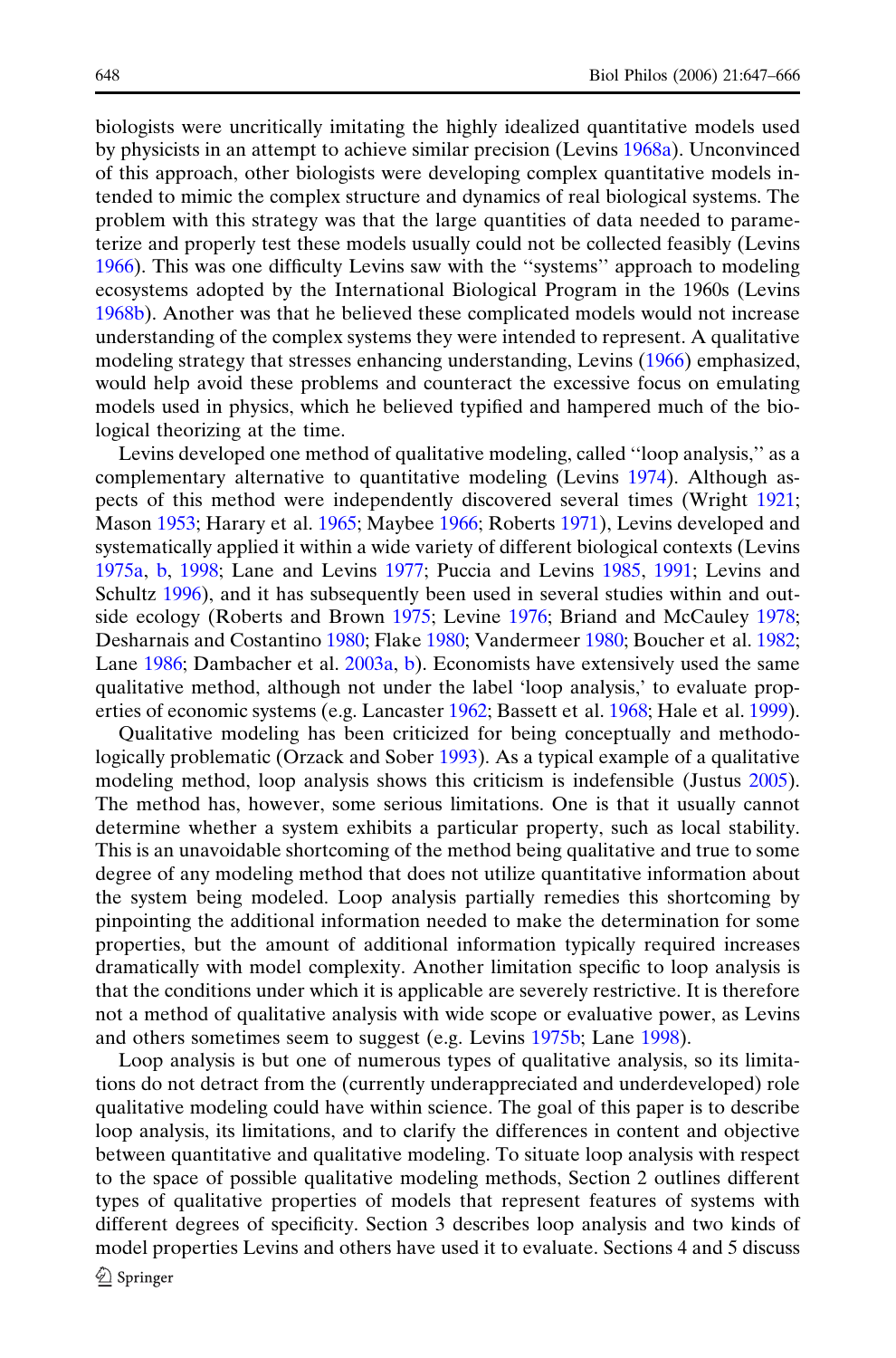some scientific merits of qualitative modeling and specific limitations of loop analysis. Section 6 concludes by comparing the function of qualitative and quantitative modeling within science.

## 2. Qualitative properties of scientific models

Models come in several different forms: verbal, diagrammatic, mechanical, mathematical, etc. The most common in science are mathematical models in which:

- (i) parts of the modeled system are designated by variables;
- (ii) factors that influence system dynamics but are (usually) uninfluenced by it are designated by parameters; and,
- (iii) system dynamics—relationships among system parts and between these parts and extrasystematic factors—are described by model equations.

These relationships can be specified with differing degrees of specificity in models, from the strictly qualitative to the fully quantitative.

For expositional convenience, consider a system represented by variables  $x_1,...,x_n$ and *n* equations, one for each variable. Assume that equation *i* expresses  $x_i$  as a function of  $x_1,...,x_n$  (possibly including  $x_i$ ) and a set of parameters  $c_1,...,c_m$ :

$$
x_i(t) = F_i(x_1, \dots, x_n; c_1, \dots, c_m). \tag{1}
$$

From these equations, an  $n \times n$  matrix  $\mathbf{A} = [a_{ij}]$  can be constructed that represents interactions between system parts (designated by variables  $x_1,...,x_n$ ), i.e.,  $a_{ii}$  represents the influence of  $x_j$  on  $x_i$ <sup>1</sup>. If the influence of  $x_j$  on  $x_i$  does not change for different values of  $x_i$ ,  $a_{ii}$  is a constant real value. If it does,  $a_{ii}$  is a more complicated function of  $x_i$ . Different degrees of precision about the  $a_{ii}$  represent different degrees of specificity about the system's dynamics.<sup>2</sup>

For most models, especially those representing complex systems, it is usually impossible or infeasible to determine the quantitative value or precise functional form of most, let alone all of the  $a_{ii}$ . It is often possible, however, to determine qualitative properties of their functional form. At the qualitative extreme, only that there is or is not some interaction between variables can be ascertained. For this reason, matrices representing this limited information are sometimes called *Boolean*. If **A** is Boolean, it is symmetric  $(a_{ij} = a_{ji} \text{ for all } i \neq j)$  and its entries take the values 0 or non-0 to represent whether there are or are not functional dependencies among the variables  $x_1,...,x_n$  as determined by the equations  $F_i$ ,  $i = 1,...,n$ . Specifically,  $a_{ij} \neq 0$  represents that  $x_i$  is an argument of  $F_i$ , and  $a_{ij} \neq 0$ represents that it is not. This is the kind of information portrayed in unweighted, undirected graphs. Note that  $a_{ij} = a_{ji} = 0$  represents the absence of a qualitatively

More generally, a  $(n + m) \times (n + m)$  matrix that also represents the effects of the *m* parameters on the variables could be constructed. Since variables do not affect parameters [(ii) above], the lower left quadrant of this matrix would be composed of zero entries. If the parameters do not influence one another, as is commonly assumed in scientific modeling, the lower right quadrant would also have zero entries. Only for simplicity of presentation, I have focused on relations between variables.

<sup>&</sup>lt;sup>2</sup> If the  $F_i$  are partially differentiable, **A** may be represented by the familiar Jacobian matrix (see Section 3).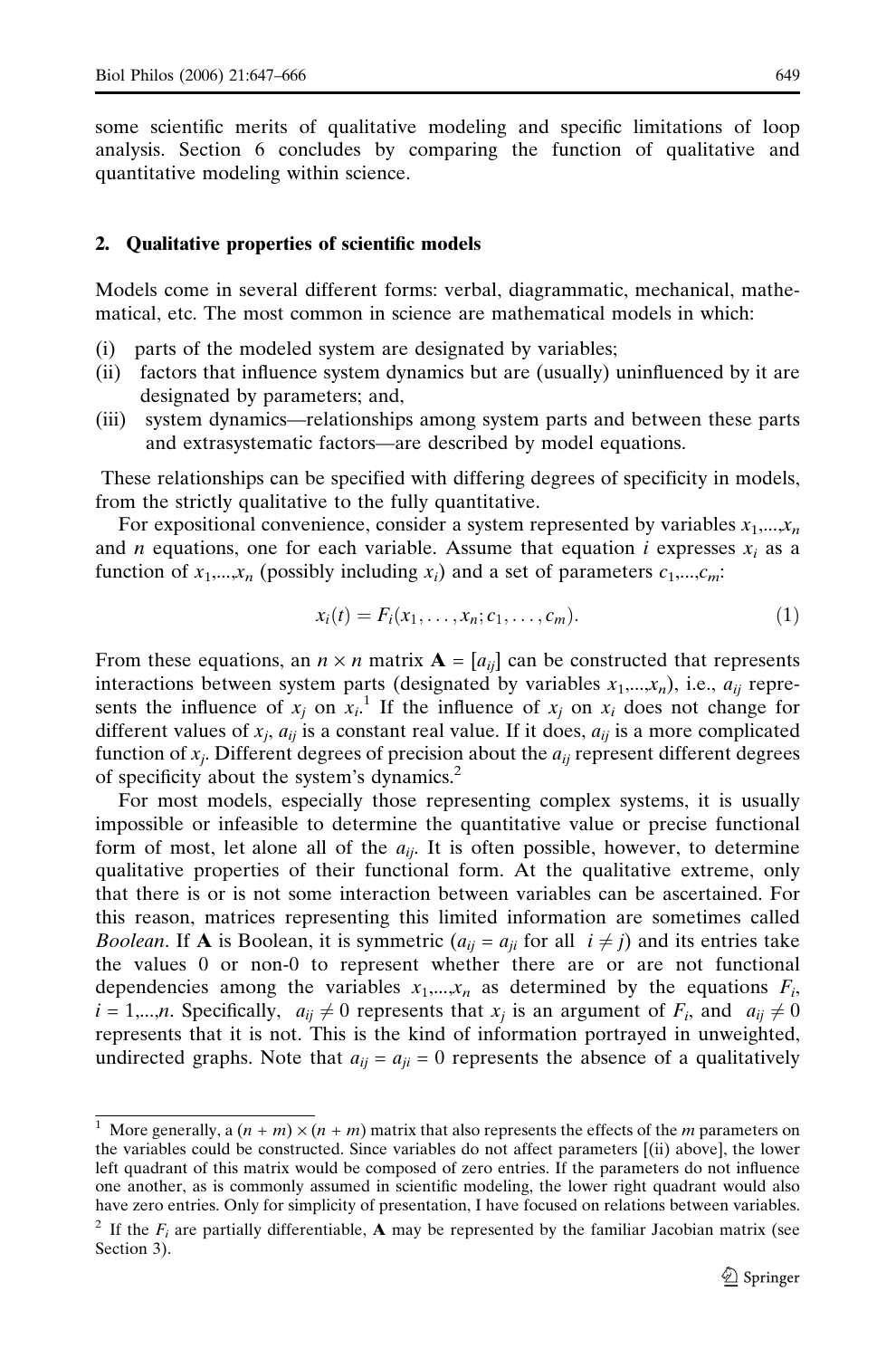discernable interaction between  $x_i$  and  $x_i$  (i.e., a null effect), not that its precise quantitative value is 0.

More than Boolean information is usually required to derive significant insights about modeled systems. If the direction of the interactions—that changes in  $x_i$ change the value of  $x_i$  and/or vice versa—are determinable, **A** is called *directed*. Its entries take the same values as Boolean matrices, but A may not be symmetric. Asymmetric causal relations in a system, for instance, can be represented with directed matrices. If, becoming more precise, the signs as well as directions of interactions are determinable,  $\bf{A}$  is called *sign-directed* and its entries take the values  $+1$ , –1, or 0 to represent enhancing, inhibiting, or null effects between variables. This is the kind of information portrayed in sign directed graphs (digraphs), which are the primary focus of loop analysis. Note that the fact that all positive (negative) entries of a sign digraph are  $+1$  (-1) does not mean all the interactions between variables are of equal magnitude. This stipulation, made by Roberts and Brown ([1975](#page-19-0), 579), would severely restrict the range of systems representable by sign digraphs.

Further specification of  $a_{ii}$  is sometimes possible without full determination of its mathematical form.  $a_{ii}$  may be an increasing or decreasing *monotonic* function for instance.<sup>3</sup> If  $a_{ii}$  is monotonic, furthermore, the functional form of the increase or decrease may be convex or concave depending on whether the magnitude of the influence on  $x_i$  decreases or increases as  $x_i$  increases. Finally, the exact mathematical form of the relationship between  $x_i$  and  $x_j$  may be ascertainable. Notice that these different kinds of relations constitute a hierarchy of increasing specificity: directed  $a_{ii}$ are Boolean, sign-directed  $a_{ij}$  are obviously directed, monotonic  $a_{ij}$  are sign-directed, etc.<sup>4</sup>

This hierarchy concerns the form of the interactions between variables, and should be distinguished from relations that might hold between different *values* they take. If  $a_{ii}$  is positively monotonic, concave, and  $a_{ii} = 0$  for instance, we know there is some interaction between  $x_i$  and  $x_j$  (because  $a_{ij}$  is Boolean non-zero), that  $x_j$  influences  $x_i$  but not *vice versa* (because  $a_{ii} \neq a_{ii} = 0$ ), that increases in  $x_i$  induce increases in  $x_i$  (because  $a_{ii}$  is positively signed), that the larger the  $x_i$ -increase the larger the  $x_i$ increase (because  $a_{ii}$  is positively monotonic), and that the magnitude of the effect on  $x_i$  decreases as  $x_j$  increases (because  $a_{ij}$  is concave). Yet none of this indicates the relative size of the values of  $x_i$  and  $x_j$ . Knowing  $a_{ij}$  is positively monotonic concave is consistent with  $x_i$  and  $x_j$  having approximately identical or radically different values.

It is sometimes possible to determine how values of different variables are qualitatively, but not quantitatively, related. The most imprecise of these relations are categorical, whereby values (which need not be numerical) are sorted into a finite number of mutually exclusive categories. If the categories exhaust the set of values being considered, they partition the values into equivalence classes, one of the simplest being the three-category partition of numerical values into positive, negative, and null (zero). Categorical classification is typically used to represent properties distinguished by qualitative features that cannot be put on a common

A function f is monotonic increasing if  $(\forall x_1, x_2)(x_1 \langle x_2 \rangle \rightarrow (f(x_1) \langle f(x_2) \rangle)$ . The inequality of the consequent is reversed for a monotonic decreasing function.

<sup>&</sup>lt;sup>4</sup> The following counterexample shows that a positive sign-directed interaction from  $x_k$  to  $x_j$  is not equivalent to a monotonic increasing interaction. Consider two increases in  $x_k$ , from  $x_k^0$  to  $x_k^1$  and from  $x_k^0$  to  $x_k^2$  such that  $x_k^1 < x_k^2$ . Since the interaction from  $x_k$  to  $x_j$  is positive sign directed, these increases in  $x_k$  will induce increases in  $x_j$ , to  $x_j^1$  and  $x_j^2$ , respectively. It may not be the case that  $x_j^1$  <  $x_j^2$ , however, as required if the interaction were increasing monotonic.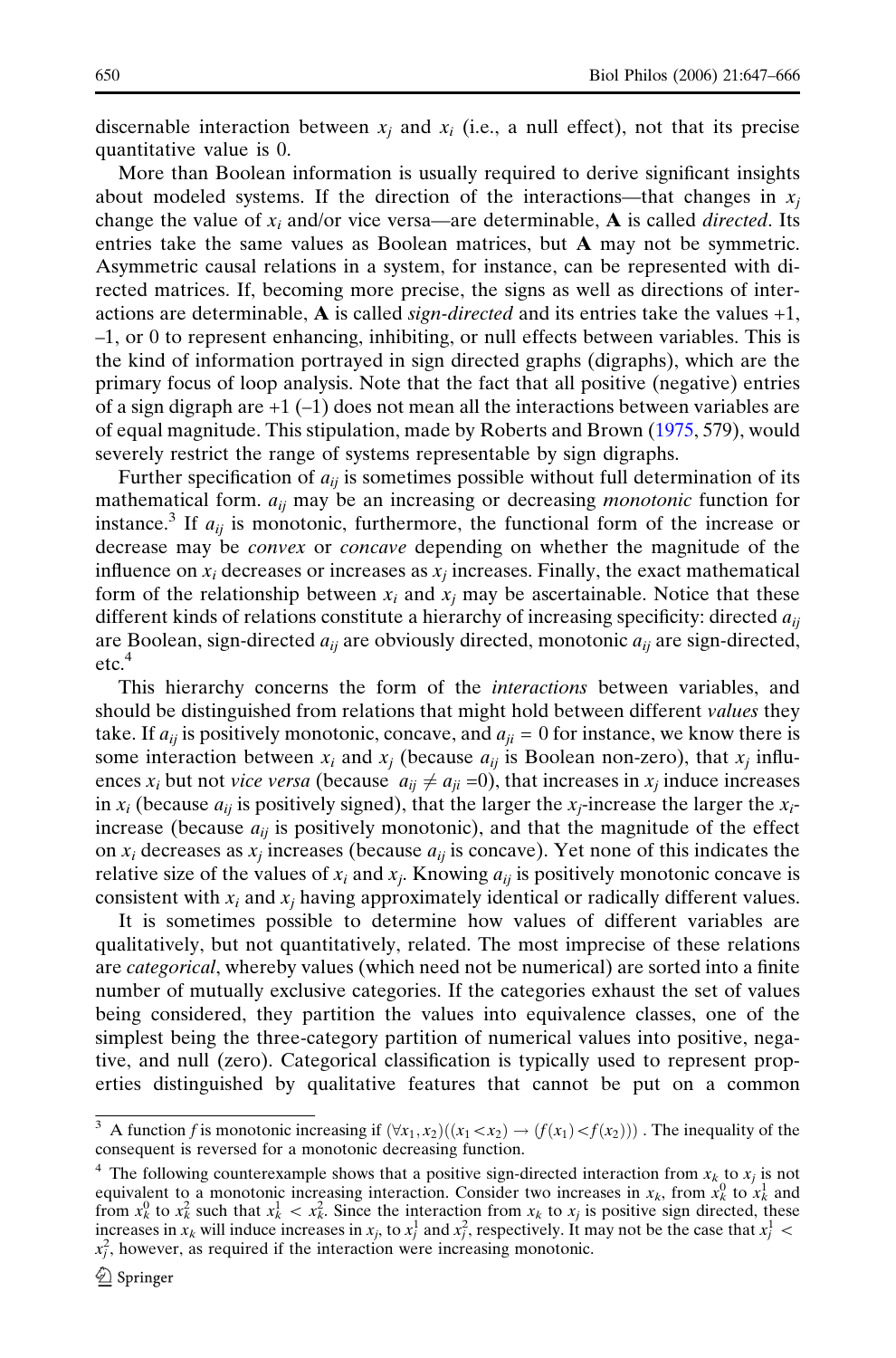quantitative or ordinal scale. Classifying individuals of a biological population into distinct phenotypes is an example of categorical classification.

Qualitative properties of different variables may support a ranking of their values. Whether one species consumes another species in a biological community, for example, is often ascertainable through observation or by study of their qualitative physiological and behavioral properties. Population sizes of consumed species are also usually greater than those of their consumers. Facts like this are designated by ordinal relations between variable values and can be incorporated into model equations to enhance representational precision. Ordering the values of the variables representing consumed and consumer species, for instance, could help model the consumer-resource dynamics of biological communities containing them more accurately.

Sometimes the degree one variable value is greater or less than another can be determined more precisely even when full quantification of the difference is not possible. While ordinal relations rank values, interval relations order the magnitudes of differences between values in terms of ratios of these differences. Ordinal relations specifying that  $x_i < x_i$  and  $x_k < x_l$  for instance, do not entail the difference between the former is greater or less than that of the latter. Interval relations provide that additional information by specifying that  $\frac{x_j - x_i}{x_l - x_k}$  is greater or less than unity. These relations, moreover, are unique to increasing linear transformations of the values. Further specificity can be attained with other relations, for instance, ratios of variable values, or restrictions on the range of values a variable can take. Similar to the hierarchy of different types of qualitative interactions between variables mentioned above, relations between variable values also comprise a specificity hierarchy: ordinal relations are (even if trivially) categorical, and interval relations are ordinal.

There are thus two qualitative hierarchies of model specification. One concerns different types of *interactions* between variables (Fig. [1A](#page-5-0)). The other concerns relations between variable *values* (Fig. [1](#page-5-0)B).<sup>5</sup> The full mathematical form of a model provides the highest degree of precision about the forms of interactions between its variables. For each interaction between two variables, the mathematical form shows what position, if any, it has in the first hierarchy (Fig. [1](#page-5-0)A). A completely parameterized mathematical model—that is, one with quantitative values assigned to all model parameters—also maximizes precision about the relations between variable values. It shows what place, if any, these relations have in the second hierarchy (Fig. [1B](#page-5-0)).

The focus thus far has been on interactions between and values of variables, but the same two hierarchies also characterize the  $a_{ij}$ . Consider interactions between them first. The magnitude and form of some  $a_{ij}$  may depend on others, and as the latter vary the former may change. If  $a_{ii}$  represents the intensity of interaction between two coevolving species, for instance, it may change over time and this may inhibit, enhance, or change the form of interactions between other species. Depending upon the specificity by which these interactions between  $a_{ij}$  can be ascertained, they can be represented by Boolean, directed, signed-directed, monotonic, or concave relations. Similar to relations between variable values, relations between values of different  $a_{ij}$  may also be determinable. An ordinal relation like  $a_{ii} > a_{kl}$  for constant  $a_{ii}$  and  $a_{kl}$ , for example, designates that the linear influence of  $x_i$ on  $x_i$  is stronger than that of  $x_i$  on  $x_k$ . If a specific  $a_{ij}$  represents a strong symbiosis

<sup>5</sup> Neither hierarchy is intended to be exhaustive.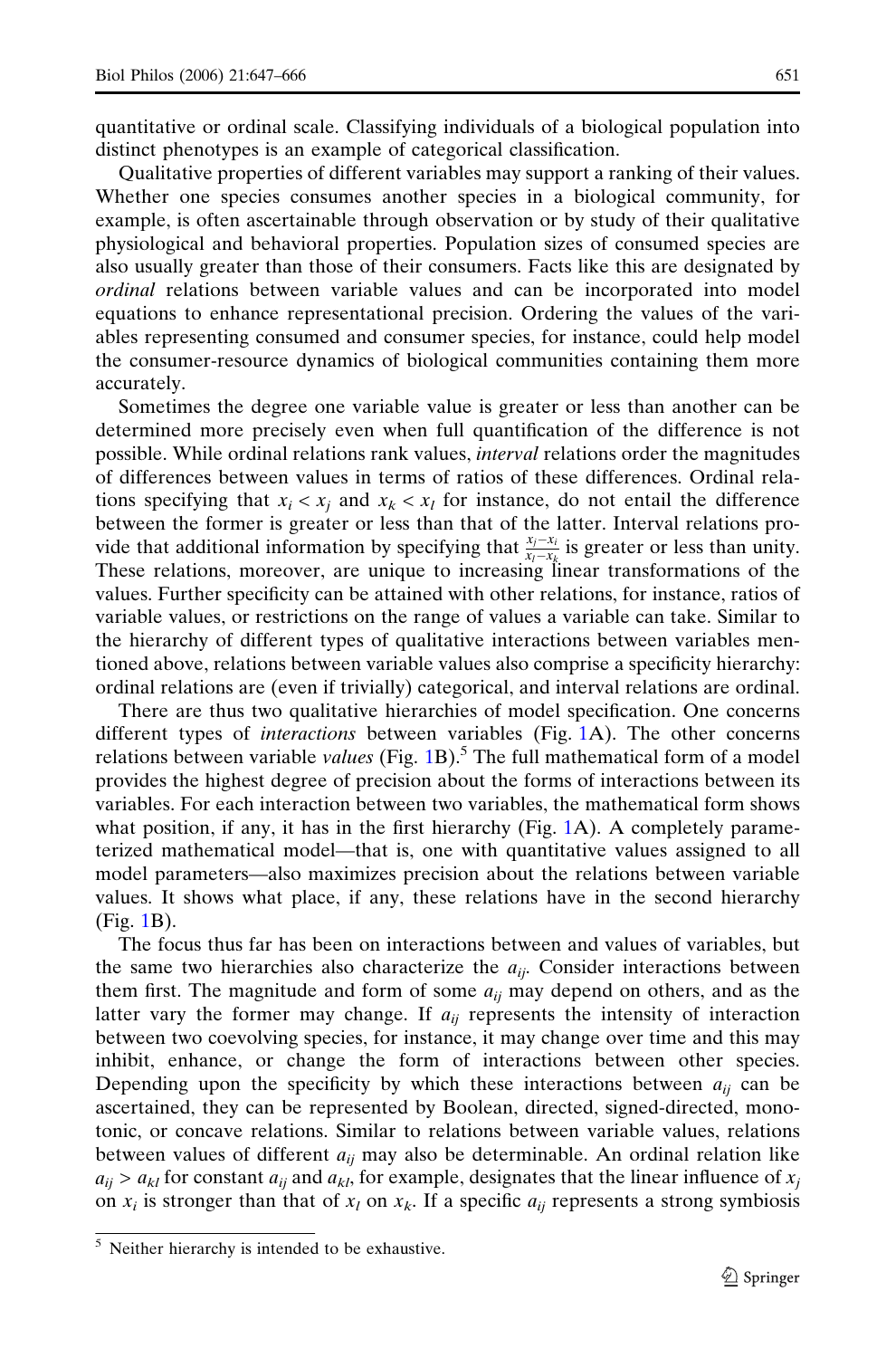<span id="page-5-0"></span>

Fig. 1 Hierarchical classification of different qualitative properties. (A) presents a hierarchy of different kinds of qualitative interactions between entities;  $(B)$  presents a hierarchy of different kinds of relations between their values

between two mutualist species, for example, its magnitude will be greater than the  $a_{ij}$ representing weak interactions between species.

This discussion shows how systems can be modeled with varying degrees of precision by a wide variety of different types of qualitative relations. Qualitative modeling concerns what properties can be derived from these qualitative relations absent the precise mathematical form of the system's model. The character and scope of different qualitative modeling methods depend upon the types of qualitative relations they analyze, and on any conditions their application requires. There are therefore many different possible qualitative methods, loop analysis being just one. Section 3 shows how loop analysis uses qualitative properties of models to evaluate the local stability of systems and how they respond to changes in parameter values.

#### 3. Loop analysis

Scientific models often represent the dynamics of systems by differential equations rather than direct equations for their variables, as in (1). Specifically, if a system is represented by *n* variables  $x_1,...,x_n$ , its dynamics can be represented by *n* differential equations:

$$
\frac{\mathrm{d}x_i(t)}{\mathrm{d}t} = f_i(x_1,\ldots,x_k,\ldots,x_n;c_1,\ldots,c_j,\ldots,c_m);
$$
\n(2)

where  $c_i$  are parameters, and  $1 \le i \le n$ . Loop analysis focuses on the relations among variables at equilibrium these equations specify. At a point equilibrium  $\mathbf{x}^* = \langle x_1^*, \dots, x_n^* \rangle, (\forall i) \left[ \frac{d x_i(t)}{dt} = 0 \right]$  and relations among variables are given by the  $\textcircled{2}$  Springer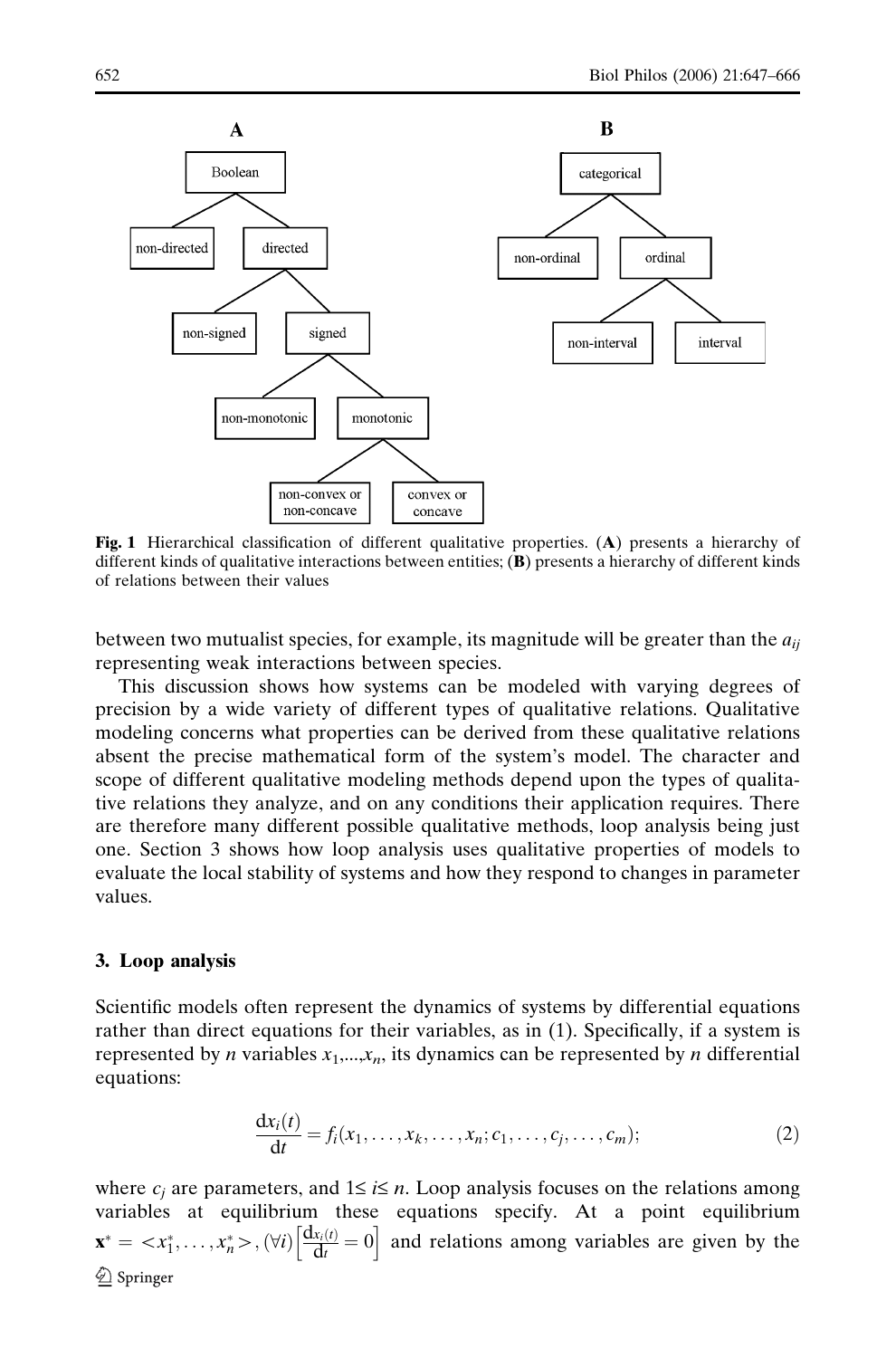

Fig. 2 A directed graph for three variables

 $n \times n$  Jacobian matrix evaluated at  $\mathbf{x}^*$ , i.e., the matrix **A** of constant interaction coefficients  $a_{ij} = \frac{\partial f_i}{\partial x_j}$  $x_i = x_i^*$ . Thus, loop analysis evaluates system properties in the local neighborhood of  $\mathbf{x}^*$ .

Loop analysis is based on an equivalence between matrices of constant coefficients like **A** and directed graphs (digraphs).<sup>6</sup> The variables  $x_1,...,x_n$  correspond to vertices of a digraph. The coefficients  $a_{ii}$  correspond to digraph edges that represent the effects of  $x_j$  on  $x_i$ , specifically how increases in  $x_j$  affect  $x_i$ <sup>7</sup>. The matrix  $\overline{1}$ 

 $a_{11}$   $a_{12}$   $a_{13}$ ]  $a_{21}$   $a_{22}$   $a_{23}$ , for instance, corresponds to the digraph of Fig. 2.  $a_{31}$   $a_{32}$   $a_{33}$ 4

A path is a series of directed edges from vertex  $i$  to vertex  $i$  that crosses no intermediate vertices more than once; a *loop* is a path from a vertex to itself. The number of edges in a path (loop) determines its length and *disjunct* paths (loops) share no vertices.  $a_{12}a_{21}$  and  $a_{33}$  in the digraph of Fig. 2, for instance, are disjunct loops of length 2 and 1.

The determinant of a square matrix can be expressed as a function of the loops of its corresponding digraph. For example,  $a_{21}$   $a_{22}$  $\overline{\phantom{a}}$  $= a_{11}a_{22} - a_{12}a_{21}$ , which is the difference between a product of two length-1 loops  $(a_{11}$  and  $a_{22})$  and one length-2 loop  $(a_{12}a_{21})$ . Levins [\(1975b,](#page-18-0) 20) generalized this relationship between determinants and loops to  $n$ -order matrices:

 $6$  Wright [\(1921](#page-19-0)) probably first recognized this relationship between matrices and directed graphs, and consequently between determinants and loops (see below), in his development of path analysis: a method by which the effects of different factors inducing variation in a variable can sometimes be distinguished. Levins [\(1974\)](#page-18-0) recognized this relationship independently of Mason ([1953\)](#page-19-0), who appreciated it in his analysis of the dynamics of electrical circuits, and Maybee's ([1966](#page-19-0)) similar recognition of the relationship in economics (see Bassett et al. [1968](#page-18-0)).

<sup>&</sup>lt;sup>7</sup> The definition of the Jacobian matrix in terms of partial derivatives requires  $a_{ij}$  be defined in terms of how *increases* in  $x_i$  affect  $x_i$ .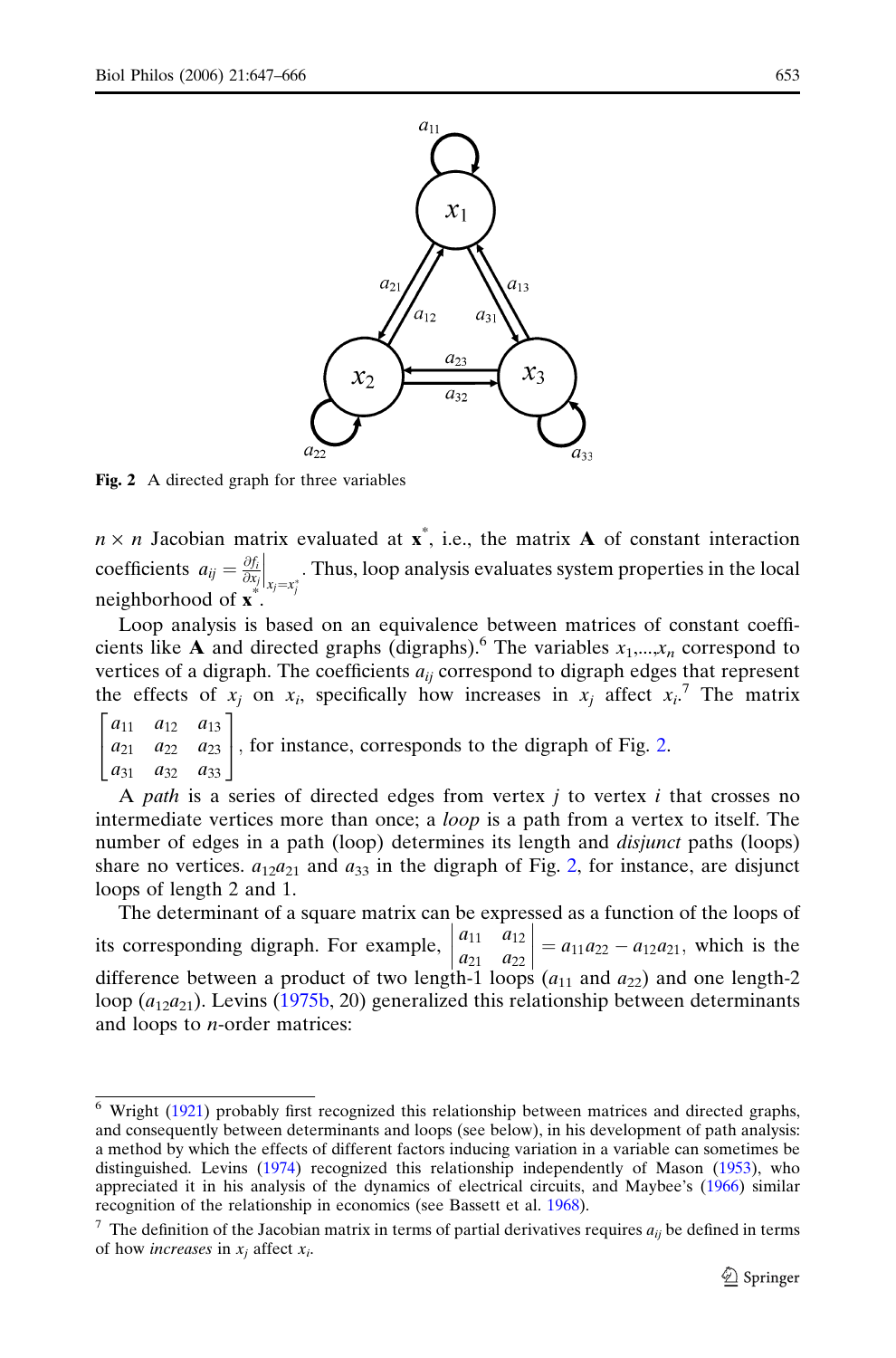$$
|\mathbf{A}| = \sum_{m=1}^{n} (-1)^{n-m} \sum_{L(m,n) \in \mathbf{L}_{m,n}} L(m,n); \tag{3}
$$

where  $L(m, n)(m \le n)$  is the product of n coefficients forming m disjunct loops, and  $L_{mn}$  is the set of all such products in the digraph of **A**.  $L(3,5)$ , for instance, is the product of the five coefficients of three disjunct loops.

With this generalization, Levins ([1975b,](#page-18-0) 21) defined "feedback at level k" in nvariable systems:

$$
F_k(\mathbf{A}) = \sum_{m=1}^k (-1)^{m+1} \sum_{L(m,k)\in \mathbf{L}_{m,k}} L(m,k); \tag{4}
$$

where  $1 \le k \le n$ . For instance,  $F_1(\mathbf{A}) = \sum_{i=1}^{n} a_{ii}$ , which is the sum of the diagonal elements of  $A$ , the length 1 loops. The underlying basis of this definition is the idea that feedback is a process by which changes in variables induce changes in other variables that then affect the variables originally changed (Puccia and Levins [1985\)](#page-19-0). Positive feedback enhances change: increase in variables induces further increase, and decrease induces further decrease. Negative feedback counteracts change: increase induces decrease, and decrease induces increase. Notice that this definition is entirely consistent with a simple pendulum being a negative feedback system, contrary to Wimsatt's [\(1970\)](#page-19-0) more stringent adequacy conditions on a definition of feedback.

Levins developed two main applications of loop analysis: local stability analysis and "press" perturbation analysis. Characterized informally, a system at an equilibrium point  $\boldsymbol{x}^*$ is locally asymptotic stable if systems beginning in a local neighborhood of  $\boldsymbol{x}^*$ return to x\* after ''small'' perturbations. Two mathematical results form the theoretical basis of Levins' use of loop analysis to evaluate local stability. The first is Lyapunov's ([1892] [1992\)](#page-19-0) proof that  $\mathbf{x}^*$  is locally asymptotic stable iff:

$$
\text{Re}\lambda_i(\mathbf{A}) < 0 \text{ for } i = 1, \dots, n; \tag{5}
$$

where  $\text{Re}\lambda_i(\mathbf{A})$  designates the real part of  $\lambda_i$ , the *i*th eigenvalue of **A**. The second is that (5) can be evaluated with the Routh-Hurwitz criterion (see Gantmacher [1960\)](#page-18-0). With these results, Levins ([1974\)](#page-18-0) ingeniously used (3) and (4) to formulate the Routh-Hurwitz criterion in loop-theoretic terms. As reformulated, the criterion requires: (i) negative feedback at every level; and, (ii) stronger feedback at lower levels than higher ones.<sup>8</sup>

Local stability analysis is commonly taken to indicate how systems respond to small perturbations of finite duration called "pulse" perturbations. The goal of press perturbation analysis, on the other hand, is to evaluate how systems respond to perturbations of indefinite duration, sometimes called ''press'' perturbations (Sch-mitz [1997](#page-19-0)).<sup>10</sup> Within the context of loop analysis, a press perturbation is represented by a change in one parameter (or variable) from one constant value to another, and system response is gauged by how the equilibrium values of variables subsequently

<sup>8</sup> See Justus ([2005](#page-18-0)) for details.

Justus ([in press](#page-18-0)) presents some problems with this view in the context of mathematical ecology.

 $10$  Press perturbation analysis is equivalent to a method of qualitative analysis developed in the field of 'comparative statics' in economics (see Athey et al. [1998](#page-18-0)).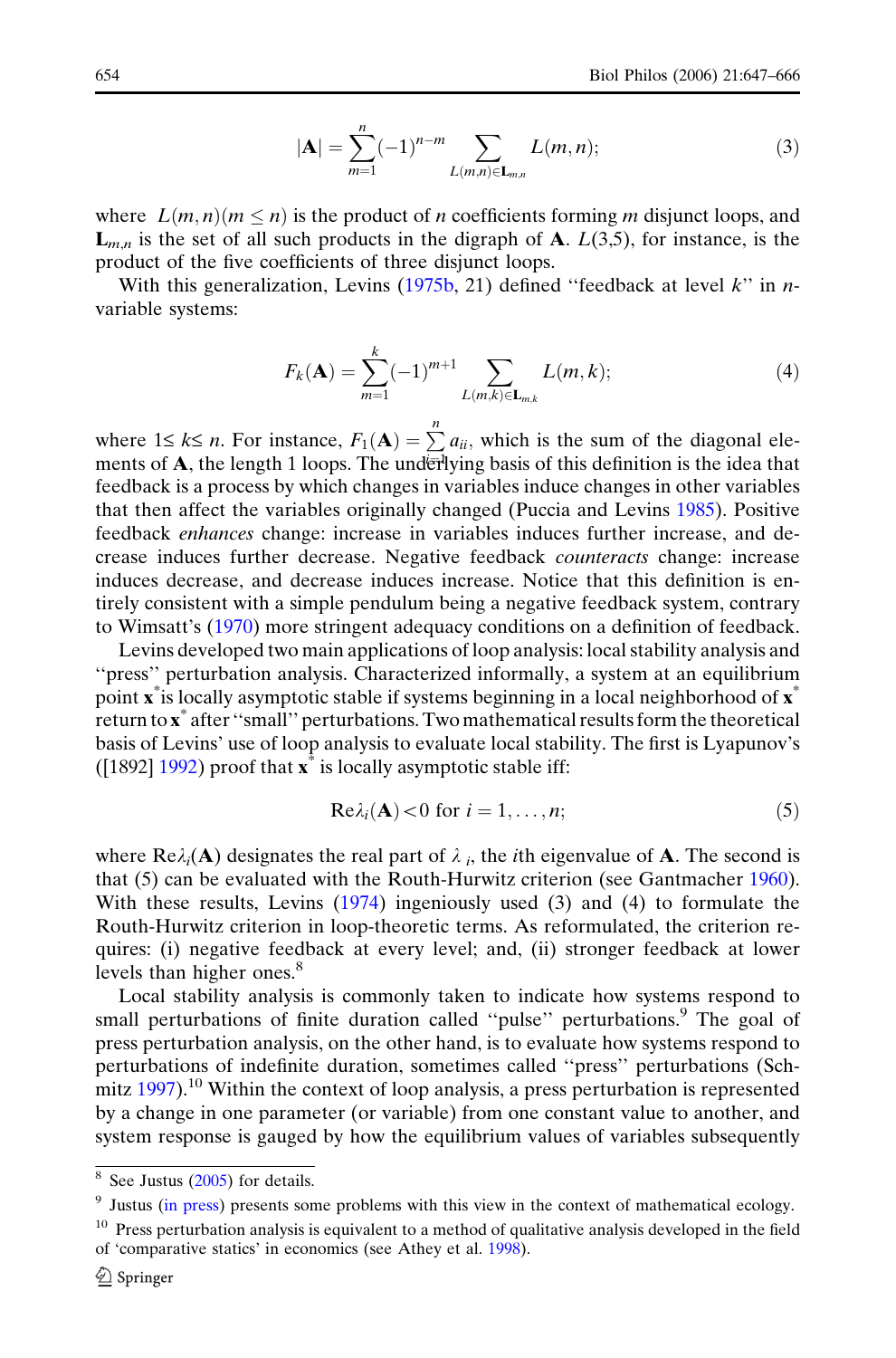change. Changes in equilibrium values of different fish population sizes that are caused by a change in the constant supply rate of some nutrient to a lake, for example, could be studied with this type of analysis.

Represented in terms of (2), the objective of press perturbation analysis is to determine the change in the equilibrium value of each variable  $x_h$  (1 $\leq h \leq n$ ) following a change in a parameter  $c_k$ , i.e., to determine  $\frac{\partial x_h}{\partial c_k}$ . Assuming the system reaches a new equilibrium, application of the chain rule to  $(2)$  from above yields (see Puccia and Levins [1985,](#page-19-0) Appendix):

$$
\frac{\partial f_i}{\partial x_h} \frac{\partial x_h}{\partial c_k} + \frac{\partial f_i}{\partial c_k} = 0.
$$
\n(6)

In matrix notation, the quotients  $\frac{\partial f_i}{\partial x_h}$  for *i*, *h* = 1,...,*n* are the  $a_{ij}$  of the Jacobian matrix **A** from above. Since  $\frac{\partial f_i}{\partial c_k}$  represents the change in the parameter, which is given, and  $\frac{\partial x_h}{\partial c_k}$  is unknown, the general form of the problem is to solve the matrix equation:

$$
\mathbf{A}\mathbf{x} = \mathbf{b};\tag{7}
$$

for **x** where  $\mathbf{x} = \begin{bmatrix} \frac{\partial x_h}{\partial c_k} \end{bmatrix}$  and  $\mathbf{b} = \begin{bmatrix} -\frac{\partial f_i}{\partial c_k} \end{bmatrix}$ . Solving for  $\frac{\partial x_h}{\partial c_k}$  using Cramer's rule shows that:

$$
\frac{\partial x_h}{\partial c_k} = \frac{\begin{vmatrix} a_{11} & \cdots & -\frac{\partial f_1}{\partial c_k} & \cdots & a_{1n} \\ \vdots & \ddots & \vdots & & \vdots \\ a_{i1} & \cdots & -\frac{\partial f_i}{\partial c_k} & \cdots & a_{in} \\ \vdots & & \vdots & \ddots & \vdots \\ a_{n1} & \cdots & -\frac{\partial f_n}{\partial c_k} & \cdots & a_{nn} \end{vmatrix}}{\begin{vmatrix} \mathbf{A} \end{vmatrix}} ;
$$
 (8)

where the numerator is the determinant of **A** with  $-\frac{\partial f_i}{\partial c_k}$   $(l = 1, \ldots, n)$  replacing the ith column.

Like his loop-theoretic formulation of the Routh-Hurwitz criterion, Levins [\(1974\)](#page-18-0) showed how (8) can be expressed in terms of loops. Let  $p_{ij}^k$  be the product of the  $k-1$ directed edges that form a path of k vertices from j to i, and let  $F_{n-k}^{-p}$  be the feedback of the complementary subsystem of the remaining  $n-k$  vertices that are not part of this path. These definitions, (3), and (4) entail:

$$
\frac{\partial x_h}{\partial c_k} = \frac{\sum_{j=1}^n \left(\frac{\partial f_j}{\partial c_k}\right) p_{hj}^k F_{n-k}^{-p}}{F_n};\tag{9}
$$

<sup>11</sup> where  $c_k$  is the parameter that changes to a new constant level. (8) and (9) are equivalent, and therefore provide the same information about changes in variables following press perturbations. These equations can also both assess changes in variable values when there is an external input or output of a constant amount into or from one variable. This is done by simply interpreting  $c_k$  as the input or output from the relevant variable. (8) and (9) can be used to predict, therefore, the effects a constant migration of individuals of some species into or out of a biological

 $11$  For a detailed discussion of this equation, see Puccia and Levins ([1985,](#page-19-0) Ch. 3).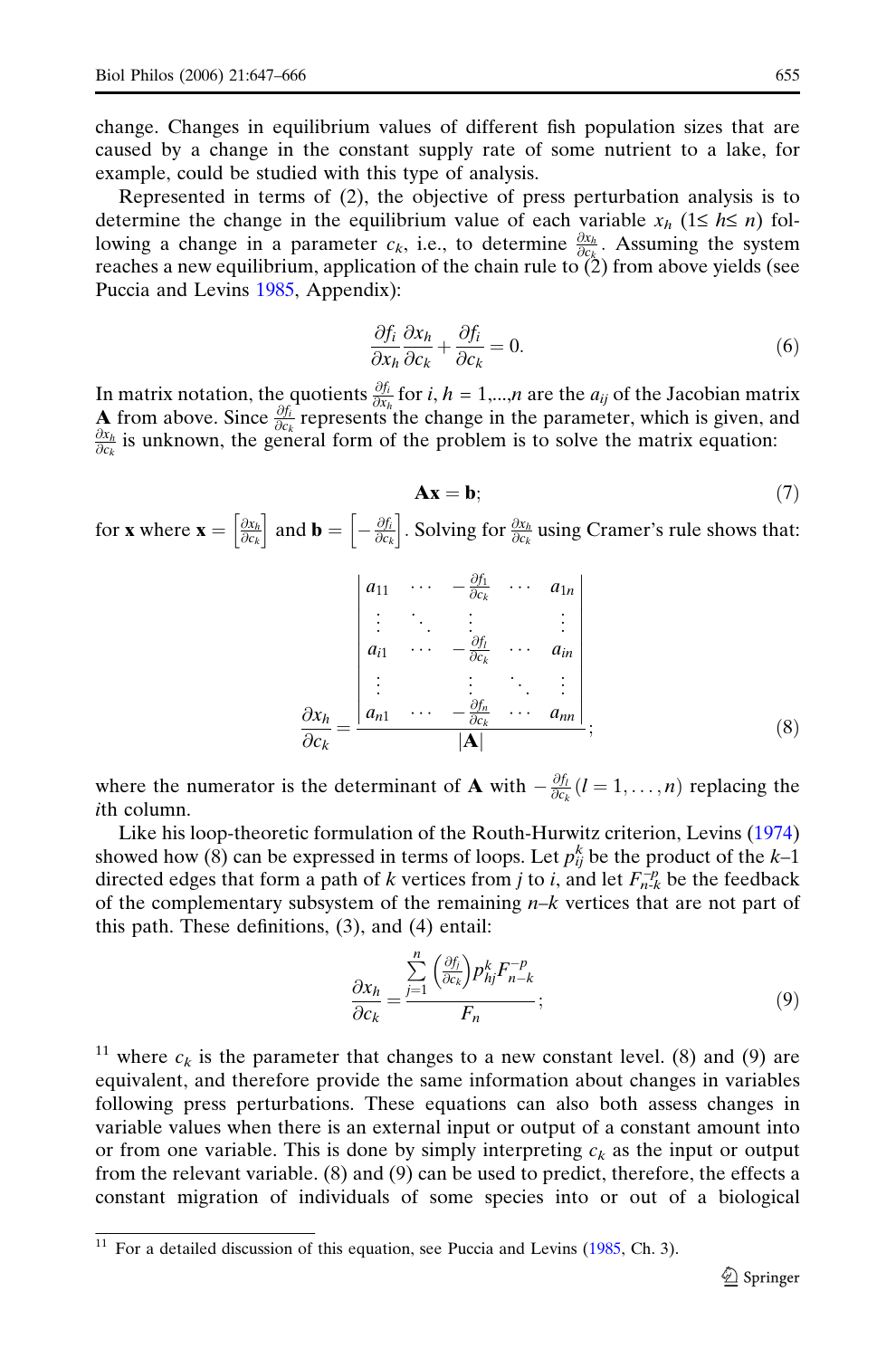<span id="page-9-0"></span>

Fig. 3 A typical sign directed graph for three variables

community (designated by a change of a constant amount in one variable) may have on the equilibrium values of other species (designated by other variables).

As presented thus far, there is nothing distinctively qualitative about loop analysis. It becomes qualitative when applied to models in which only qualitative properties are represented, such as in sign digraphs that represent only sign-directed interactions between variables. In sign digraphs, if  $a_{ii} > 0$ ,  $x_i \rightarrow x_i$  designates a positive effect of  $x_i$  on  $x_i$ ; if  $a_{ij} < 0$ ,  $x_j \rightarrow x_i$  designates a negative effect of  $x_j$  on  $x_i$ ; and if  $a_{ij} = 0$ , no edge exists, which designates a null effect between the variables. If  $a_{11}$   $a_{12}$   $a_{13}$  $[a_{11} \quad a_{12} \quad a_{13}]$  $\begin{bmatrix} -1 & -1 & -1 \end{bmatrix}$ 

 $a_{21}$   $a_{22}$   $a_{23}$  $a_{31}$   $a_{32}$   $a_{33}$  $|a_{21} \quad a_{22} \quad a_{23}| = |+1 \quad 0 \quad 0$  $0 +1 0$  $\begin{bmatrix} +1 & 0 & 0 \end{bmatrix}$ , for example, the corresponding sign digraph

is Fig. 3. This pattern could represent interactions between three species for which there is certainty about their sign and direction, but little is known about their functional form.

Generally, only the sign and direction of interactions between variables are determinable from a sign digraph. The locality restriction of loop analysis (see above), however, provides additional information about the interactions because it entails that the  $a_{ii}$  take constant real values. Loop analysis consequently only applies to sign digraphs with constant  $a_{ii}$ ; sign digraphs with non-constant coefficients cannot be analyzed using loop analysis. Thus, the locality restriction significantly enhances the analytic power of loop analysis because it effectively specifies the precise functional form of interactions between variables. If  $a_{ii}$  is constant and positively (negatively) signed, the influence of  $x_i$  on  $x_i$  is positively (negatively) monotonic. In fact, the constancy and sign entail that the precise mathematical form of the interaction is positively or negatively linear. Thus, the locality condition required by loop analysis specifies the precise mathematical form of the  $a_{ii}$  of sign digraphs. With respect to the two hierarchies presented in Fig. [1](#page-5-0), therefore, loop analysis is only qualitative in the weak sense that it presupposes the exact mathematical form of the interactions between variables (linear) but nothing about the numerical magnitude of their slope (the constant value of the  $a_{ij}$ ).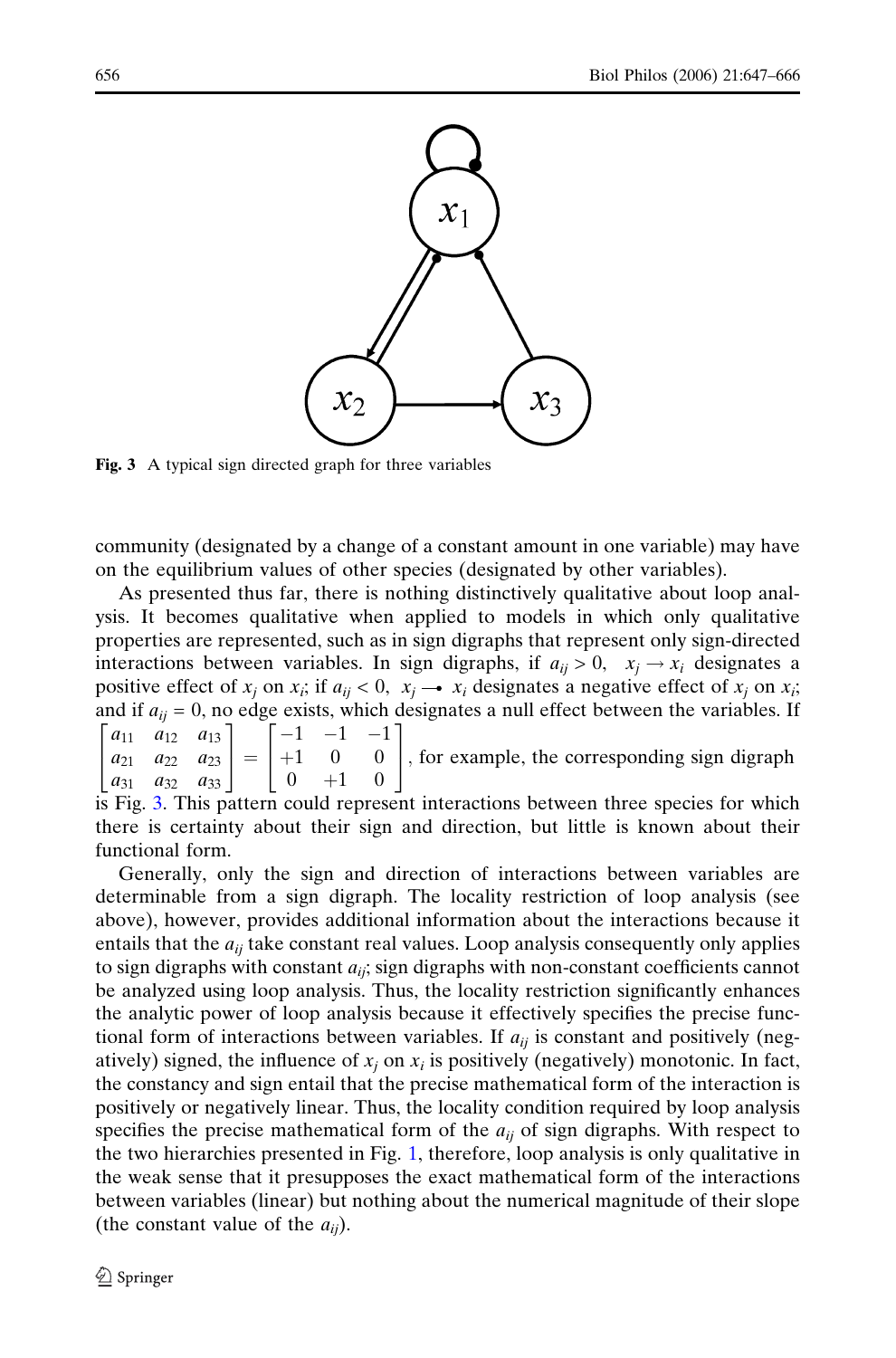With this information, it is sometimes possible to determine whether a sign digraph with constant coefficients is or cannot possibly be locally asymptotic stable, and how it will react to press perturbations. Local asymptotic stability can be assessed somewhat laboriously with Levins' loop-theoretic formulation of the Routh-Hurwitz criterion in the same way as when quantitative values of the  $a_{ii}$  are available. Without quantitative values, however, the criterion usually provides ambiguous evaluations. The local stability of the sign digraph in Fig. [3,](#page-9-0) for instance, depends upon whether  $|a_{11}a_{12}| > |a_{32}a_{13}|$ , which usually cannot be determined from their signs.

Levins' loop-theoretic Routh-Hurwitz criterion also does not clearly indicate what qualitative sign patterns of sign digraphs, if any, entail local asymptotic stability, regardless of the quantitative values of the  $a_{ii}$ . Quirk and Ruppert ([1965\)](#page-19-0) were the first to find such patterns. They proved a sign digraph with constant coefficients such that ( $\forall i|(a_{ii} < 0)$  is locally asymptotic stable if:

$$
(\forall i,j)[(i \neq j) \Rightarrow (a_{ij}a_{ji}\leq 0)];\text{and},\tag{10}
$$

there are no loops of length  $\geq 3$ .  $(11)$ 

Part of the import of this criterion is the apparent generality of the stability it establishes. If a sign digraph satisfies these conditions, it is called sign-stable and is locally asymptotic stable for any additional specification of the values of its edges, such as quantification, that preserve their sign pattern. Other criteria found thus far weaken the requirement that  $(\forall i)(a_{ii} < 0)$ ,<sup>12</sup> but the intricacy of the additional conditions they require yield negligible insight into what properties of sign patterns guarantee local asymptotic stability.

Formulated in terms of (7), loop-theoretic press perturbation analysis assesses whether the signs of the entries of  $x$  can be determined when  $A$  and  $b$  are only specified as sign-directed. If they can, the system represented by (7) is called *sign*solvable. The apparent generality of this property—systems remain sign-solvable for any specification of the entries of A and b preserving their sign pattern—prompted efforts to find qualitative criteria for it, similar to Quirk and Ruppert's qualitative criterion for stability. Lancaster [\(1962](#page-18-0)) first found a sufficient condition for signsolvability, and Bassett et al. ([1968\)](#page-18-0) first found necessary and sufficient conditions. Unfortunately, these conditions and others found thus far are rather complicated and consequently do not produce the same degree of insight into what sign pattern properties are required for sign-solvability as Quirk and Ruppert's result did for sign-stability.<sup>13</sup>

How variables of sign digraphs respond to press perturbations can be somewhat laboriously assessed with (9) in the same way as when quantitative values of the  $a_{ij}$ are available. Similar to loop-theoretic local stability analysis, however, the results of such calculations are also usually ambiguous. Further information about the values of the  $a_{ii}$  is usually required to determine how variables will change. (9) also suffers from the same opacity as the loop-theoretic Routh-Hurwitz criterion: it does not clearly indicate what sign patterns, if any, entail how variables respond to press perturbations, regardless of any further specification of the  $a_{ij}$ .

 $12$  See Logofet ([1993\)](#page-19-0) for a review.

 $13$  See Hale et al. [\(1999](#page-18-0), Ch. 2) for a review.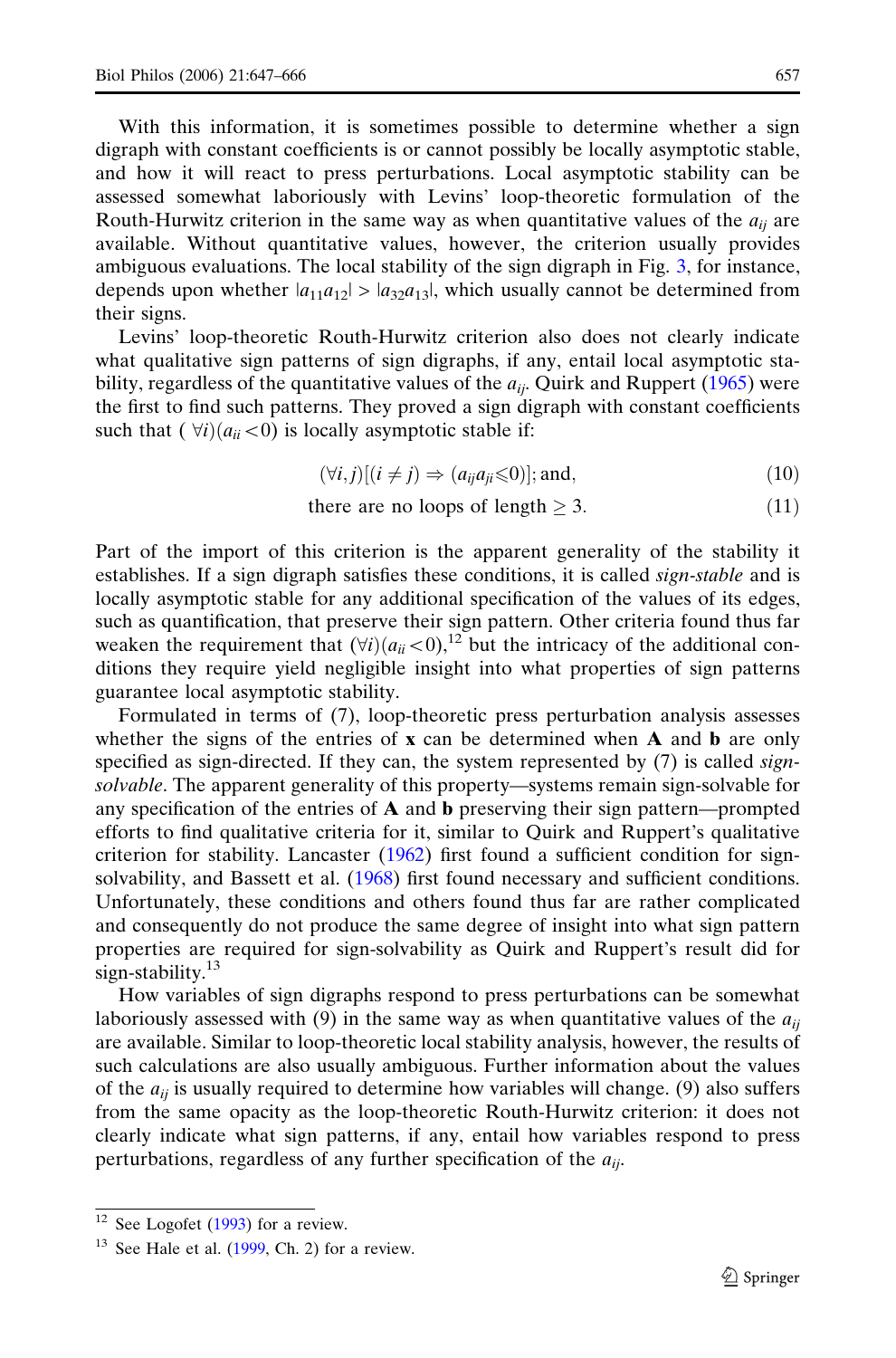#### 4. Merits of qualitative modeling

One frequently cited advantage of qualitative over quantitative analysis is that the data required to estimate parameter values and quantitatively test model predictions is often unavailable and cannot be acquired feasibly, especially within the budgetary constraints of most scientific projects (Levins [1966\)](#page-18-0). Within ecology, this limitation is well-known to ecologists attempting to estimate typical population and community model parameters like intrinsic growth rate, carrying capacity, competition coefficients, etc. Qualitative properties of models, however, are more easily ascertained. Economists, for instance, regularly focus on sign-directed relations because they are confident of the sign and direction of interactions between most major parts of the economy but doubt their functional form can be determined more precisely (Hale et al. [1999\)](#page-18-0). Natural history plays a similar role in ecology (Lane [1998;](#page-18-0) Dambacher et al. [2003b](#page-18-0)). Familiarity with the natural histories of species is often sufficient to determine the qualitative character of their interactions and qualitative relations between their population sizes.

For some subjects, moreover, quantitative modeling is inappropriate not because the requisite data cannot be collected feasibly, but because the data and phenomena being studied are essentially qualitative. This is often the case in the social and decision sciences. It is usually a mistake, for instance, to insist that a precise mathematical function accurately represents the imprecise belief states or preferences of typical real-world agents. This is not merely because psychology has yet to provide a complete account of these mental states, or because performing the numerous experiments and studies that would be required to determine the precise function of an agent (assuming it exists) would be practically infeasible. Principally, it is because there is little reason to expect human behavior is accurately represented by such a function.<sup>14</sup>

Incommensurability, to take one example, precludes comparisons of different evaluative criteria altogether. Decisions that fare differently on incommensurable criteria consequently cannot be ranked, ordered by interval relations, or otherwise compared with a precise utility function or by any other means. Different qualitative methods and a large literature have been developed to deal with this constraint systematically, and other qualitative methods have been developed to deal with other irreducibly qualitative features of agent behavior (see Figuera et al. [2005\)](#page-18-0).<sup>15</sup> The expectation that the often unprincipled, opportunistic, and sometimes even inconsistent belief states and preferences of humans are best modeled by precise mathematical functions seems to reflect the quantitative prejudice that originally motivated Levins to develop loop analysis (see Section 1).

Accommodating these features of scientific research—(i) the inappropriateness of quantitative analysis for some phenomena, and (ii) the infeasibility of acquiring sufficient quantitative data—is one advantage of qualitative over quantitative modeling. Another advantage is the generality of any result it establishes. Precisely because qualitative modeling requires less commitment to details—e.g., the exact

<sup>&</sup>lt;sup>14</sup> Walley ([1991](#page-19-0), Ch. 5), for instance, argues that imprecise probabilities best represent uncertainty, lack of information, ambiguity, and other aspects of real-world agents' belief states.

<sup>&</sup>lt;sup>15</sup> Another, more controversial, example is whether interpersonal utility comparisons are possible, and if so, with what degree of precision they can be done (see Weirich [1984](#page-19-0); Harsanyi [1976\)](#page-18-0).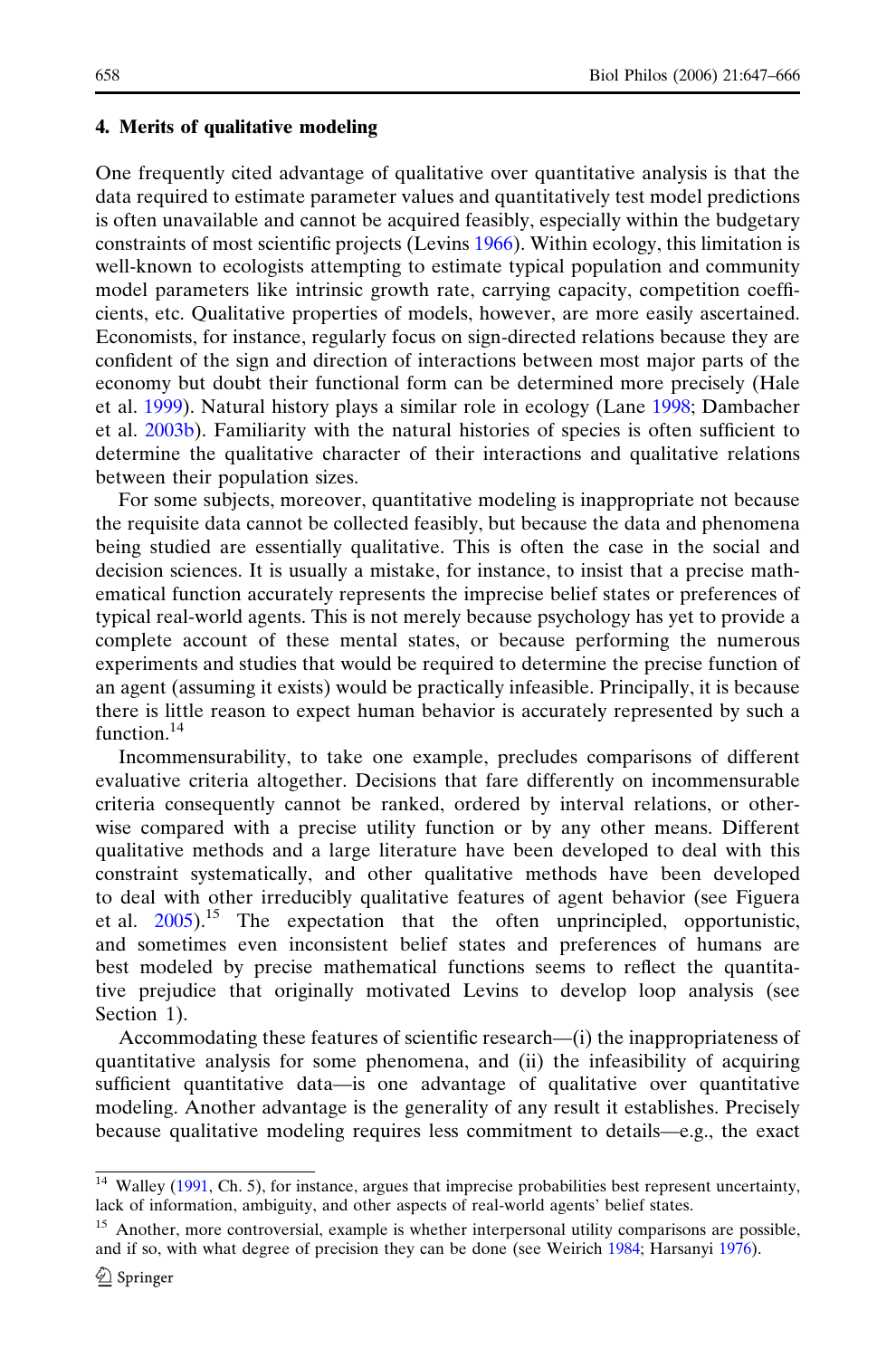mathematical form of relationships between variables—its results generalize more broadly. The scope of generalization depends upon the qualitative properties and assumptions needed to establish the result. If only qualitative properties that provide low levels of specificity about the system's structure are needed, such as Boolean or directed relations, knowing relatively little about the system is sufficient to derive the result. The result therefore holds for any system exhibiting this minimal structure, regardless of how the system's structure is specified with more detail. Satisfaction of Quirk and Ruppert's criterion, for instance, entails a system is sign-stable and further specification of the ordinal, interval, or quantitative values of the  $a_{ii}$ consistent with the criterion does not jeopardize this fact. This advantageous feature of qualitative modeling is a consequence of a tradeoff between precision and generality in scientific modeling (Weisberg [2004](#page-19-0)).

Another advantage of qualitative modeling is that the understanding of phenomena it provides is less susceptible to the drawbacks of common idealization techniques used in quantitative modeling. Qualitative models are idealized representations of phenomena *if* the phenomena being modeled are best described quantitatively. The dynamics of a mechanical system like a combustion engine, for instance, are most accurately modeled with quantitative variables, parameters, and parameterized mathematical equations.<sup>16</sup> Unlike idealizations often made in quantitative modeling, however, qualitative idealizations are not misrepresentations. Qualitative models avoid problem (ii) from above by veridically representing system properties at low degrees of specificity. Lack of specificity, however, does not jeopardize the verity of what a qualitative model says holds of a system. Call this type of idealization specificity-idealization.

The predominant idealization strategy of quantitative modeling, veracity-idealization, is different. To circumvent problem (ii), features of a quantitative model are often simplified to make it describable by precise and tractable mathematical equations with fewer or more easily estimable parameters. Rather than simplify by decreasing specificity, these simplifications usually involve making unrealistic assumptions about the modeled system, such as representing discrete system components or processes as continuous, treating some interactions and propagation of their effects as instantaneous, ignoring some system parts and interactions, etc.<sup>17</sup> The differential equations used to model biological communities, for example, often incorporate several of these simplifications. The hope is that these intentional misrepresentations will not distort the salient features of the system. If they do not, the system can be represented by simplified but tractable mathematical equations, thereby achieving representational precision.

The drawback of veracity-idealization, however, is that it may mischaracterize important features of the modeled system. For the same reason a model is idealized in the first place, moreover, the data collection needed to test model predictions and thereby ensure that important system features are not mischaracterized may

<sup>&</sup>lt;sup>16</sup> This is not the case for the essentially qualitative phenomena discussed above, such as agent beliefs and preferences.

<sup>&</sup>lt;sup>17</sup> Typically, scientists in one field appropriate models developed in another to make these simplifications. This practice involves a judgment that, despite their apparent differences, the systems being analyzed share a similar structure. It is also frequently motivated by the desire to import scientific rigor from a science with a secure theoretical foundation to a science without one. Most of the highly idealized models developed by Lotka, Volterra, and their contemporaries in the early development of mathematical ecology, for instance, originated in physics (Scudo [1971;](#page-19-0) Gasca [1996](#page-18-0)).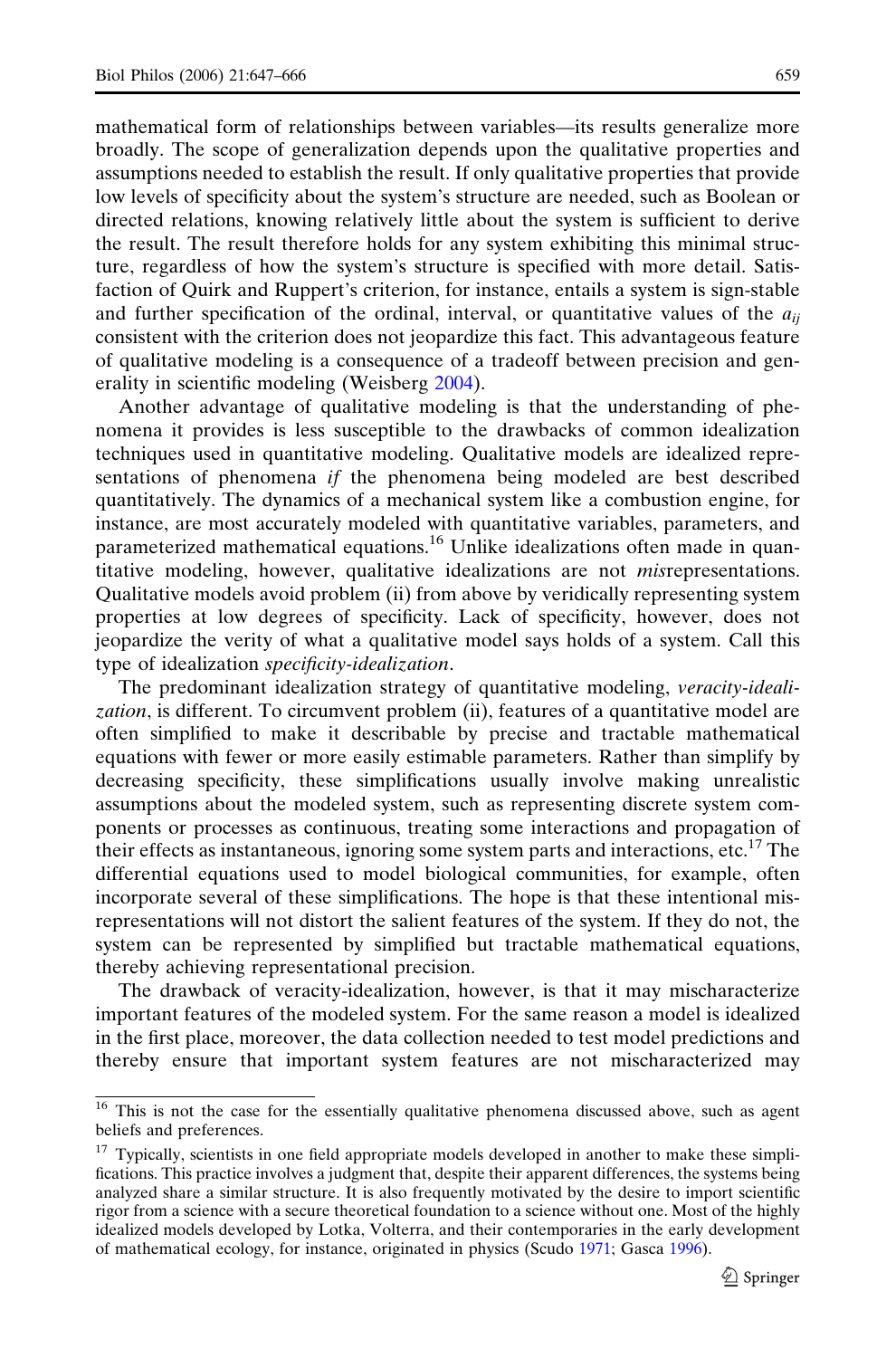be practically impossible. Consequently, the apparent understanding a veracityidealized model provides about a system may be misleading and, ultimately, of negligible value.<sup>18</sup> Qualitative modeling avoids this problem, at the obvious expense of the ability to generate precise predictions, by focusing on qualitative properties of systems that are ascertainable with relative certainty. This ties the understanding qualitative modeling provides to more realistic, though imprecise representations of systems.

There are thus clear advantages of qualitative over quantitative modeling. In addition, it should be clear from Section 3 and Justus ([2005](#page-18-0)) argues in detail that there is nothing conceptually or methodologically problematic, or mathematically unrigorous about qualitative analysis, loop analysis being the case study  $(cf)$ . Orzack and Sober [1993\)](#page-19-0). Some putatively qualitative methods of analysis are conceptually and methodologically problematic, such as visual assessment of randomness or the "fit" between a curve and plotted data.<sup>19</sup> The hope is that loop analysis, which is not flawed in this way, will be a powerful qualitative modeling technique, capable of establishing significant results about a wide variety of systems modeled in science. Some of Levins' informal descriptions of loop analysis give this impression, for example:

This chapter will present a new method of analysis for the study of partially specified systems. The method, called ''loop analysis,'' proves particularly useful for examining the properties of biological communities in which the interactions between species can be specified in a qualitative but not a quantitative way. I will show that much can be deduced about the structure and behavior of such systems merely by using the sign of an interspecific interaction (Levins [1975b](#page-18-0), 16);

and, ''This procedure [loop analysis] may be the only one available in partially specified systems" (Levins [1974,](#page-18-0) 137). Subsequent expositions of loop analysis by others have sometimes reinforced this impression, for instance:

Central to understanding cumulative effects and the complex causality is our ability to diagram the important causal relationships and understand how they interrelate to cause system change. Qualitative network analyses, such as loop analysis, show the most promise in achieving this end...Loop analysis can also predict qualitative changes in all the network variables for a set of network stresses. (Lane [1998](#page-18-0), 137–138)

Although Levins' technical expositions of loop analysis are always explicit about its applicability conditions, the limitations these conditions impose on the method receive little attention. The next section makes clear, however, how serious these limitations are.

If adequate data are available to test them, predictions of veracity-idealized models can serve as a means towards developing improved models with fewer unrealistic features (Wimsatt [1987](#page-19-0)).

See Orzack ([1990](#page-19-0)) for a clear discussion of examples of these problematic methods in biology.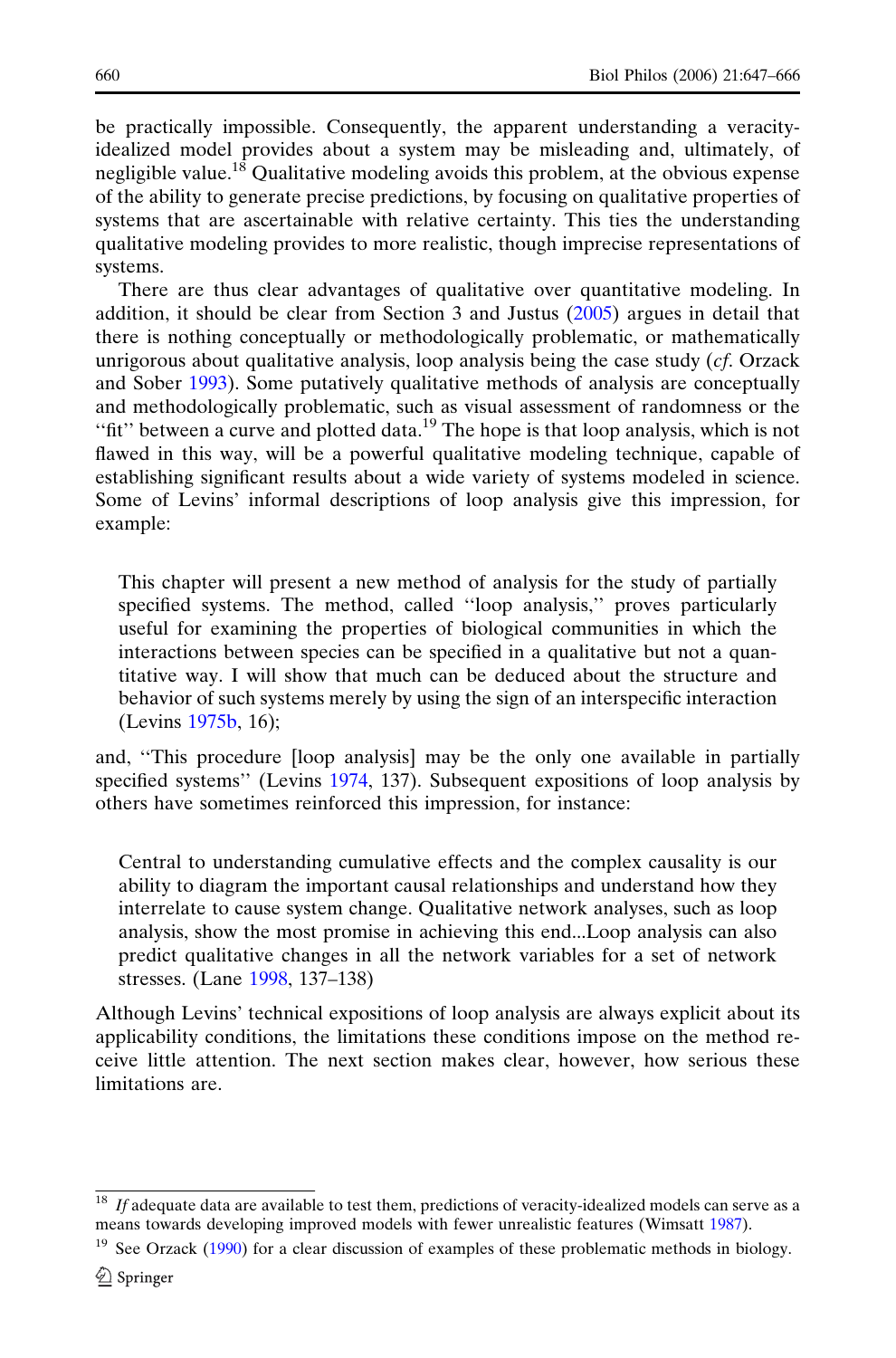#### 5. Limitations of loop analysis

Loop analysis is the qualitative counterpart of Lyapunov's  $(1992)$  $(1992)$  indirect method.<sup>20</sup> As such, it only applies to a system in the local neighborhood of a point equilibrium. This restricted scope, Section 3 pointed out, allows the specific functional form of relationships between variables (positive or negative linear, or null) to be determined from the signs of coefficients in the Jacobian matrix. Without this information, local asymptotic stability and system response to press perturbation cannot be assessed loop-theoretically.

The restriction to local neighborhoods of point equilibria is therefore essential to loop analysis, but it also narrowly constrains the method's scope. One limitation this imposes is that loop analysis only applies to models with an equilibrium. Equilibrium models, however, do not adequately represent several different kinds of systems. In ecology, for instance, the predominant focus on equilibrium models in the 1960s and 1970s has been supplanted with the recognition that non-equilibrium models best represent many types of ecosystems (Wiens [1984](#page-19-0); Chesson and Case [1986](#page-18-0)). Although these and other non-equilibrium systems cannot be evaluated with loop analysis, their non-equilibrium dynamics clearly do not preclude qualitative modeling in general from providing insights into their dynamics.

A more serious limitation is that loop analysis only provides information about a system in the local neighborhood of a point equilibrium. Except in rare cases, this says nothing about how a system responds to real-world pulse or press perturbations. The problem is that local neighborhoods are infinitesimal neighborhoods; strictly speaking, they have no finite extension. Any real perturbation of a system describable as being at a point equilibrium will therefore displace the system out of the local neighborhood of its equilibrium, rendering loop analysis inapplicable. It is unreasonable to suggest, for example, that a system like a biological community initially at equilibrium would remain in an *infinitesimal* neighborhood of it following typical real-world perturbations, such as frosts, droughts, increases in certain compounds (as caused by fertilizer runoff or a chemical spill for instance), etc. Thus, even the common characterization of local stability analysis as assessing how systems respond to ''small'' perturbations is misleading (Hastings  $1988$ ).<sup>21</sup> If a system is linear, local stability entails global stability, but most systems studied in science are undeniably not linear. For these systems, loop analysis of local stability therefore provides little or no insight into how they respond to real-world perturbations.

These are drawbacks of any method of analysis focusing on local neighborhoods of equilibria, qualitative or quantitative. Some of the specific conditions application of loop analysis requires, however, also limit its scope, especially with respect to press perturbation analysis. Besides assuming a system is initially at a point equilibrium, loop-theoretic press perturbation analysis also requires the system evolve toward an asymptotically stable equilibrium after the press perturbation begins (Bassett et al. [1968\)](#page-18-0). Without this asymptotic behavior, system variables may not tend towards the new equilibrium values consistently, which would prevent their direction of change from being reliably predicted (see Section 3). For a given system,

 $20$  See Brauer and Nohel ([1969\)](#page-18-0) for a description of this method.

 $21$  See Justus ([in press](#page-18-0)) for a detailed discussion of this issue.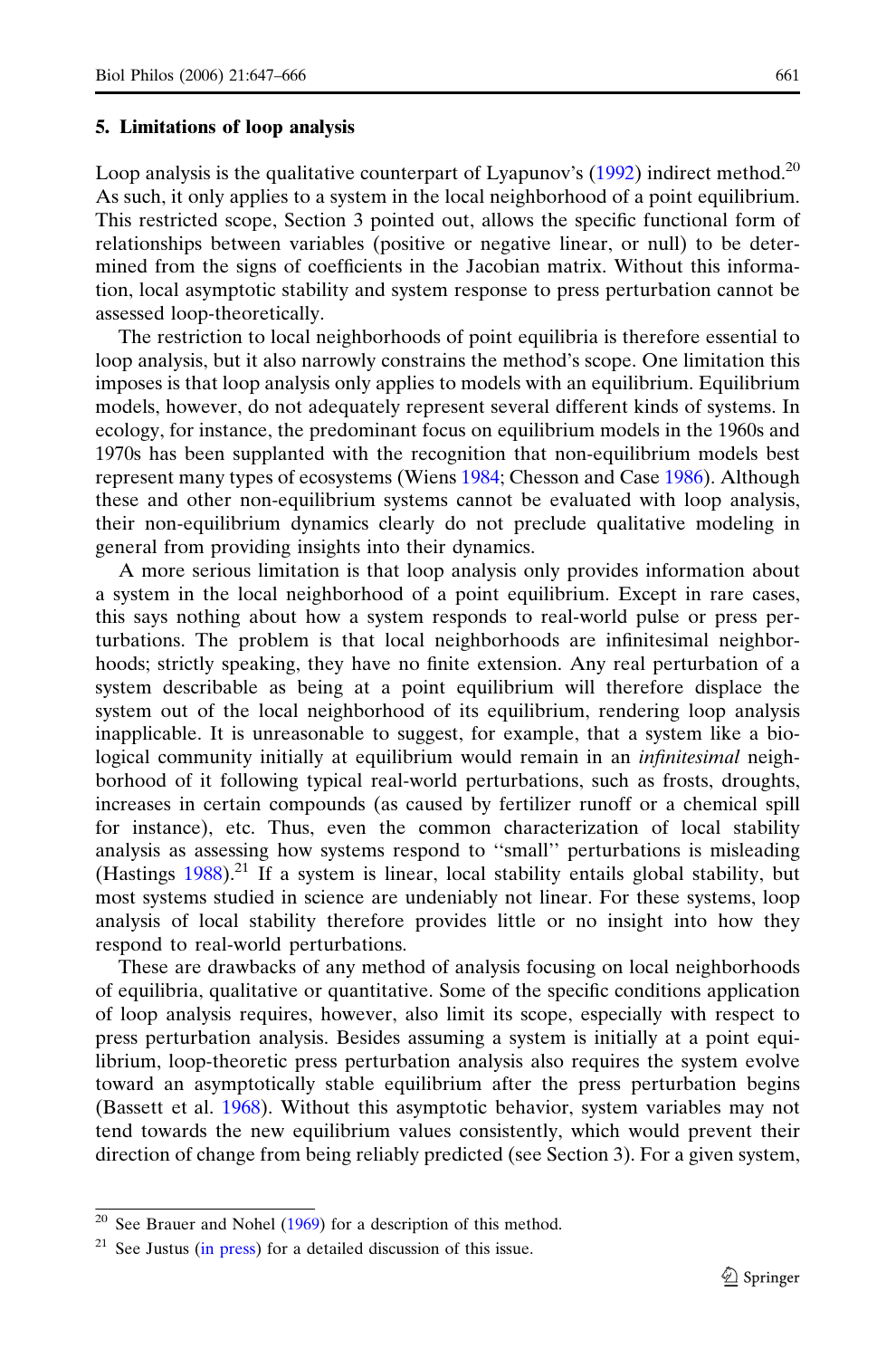therefore, only effects of those press perturbations, if any, that yield a new asymptotically stable equilibrium can be evaluated with loop analysis.

This places some substantial restrictions on the method. For one, a system can only establish a new asymptotically stable point equilibrium if the perturbation causes the parameter to change from one constant value to another. Loop analysis is limited, therefore, to evaluating the effects of a narrow range of perturbations. System responses to parameter changes that vary in magnitude or sign, i.e., the magnitude or sign of  $\frac{\partial f_i}{\partial c_k}$  varies, usually cannot be evaluated loop-theoretically.<sup>22</sup> Many, perhaps most, press perturbations affecting real-world systems induce complex, non-constant changes in parameter values.

Besides this restriction, the asymptotic dynamics of the stable equilibrium must also be sufficiently strong for the results of loop theoretic press perturbation analysis to be informative. If they are not, the perturbed system may eventually establish a new equilibrium (assuming, often unrealistically, that subsequent perturbations do not preempt this), but on a time scale far exceeding those of scientific interest for the system being studied. Results derived from loop analysis about how variables will change would therefore be uninformative because the change would be too slow to be empirically detectable or considered different from zero for practical purposes in the time scales allocated for analysis. This obviously detracts from the import of the results of loop analysis for such systems. It is also problematic because loop analysis cannot assess the rate variables approach asymptotically stable equilibria, which is determined by the magnitude of the smallest real part of the system's eigenvalues (see [4] above), called the dominant eigenvalue. By focusing strictly on sign-directed relations, loop analysis can only show that the real parts of eigenvalues are positive or negative; it cannot determine their magnitude. Thus, that system variables approach equilibrium sufficiently quickly, specifically that it is not so slow as to render the results of press perturbation analysis unimportant, cannot be established looptheoretically.

The limitations considered thus far concern the scope of loop analysis. Within this scope, there are also significant limits to what loop analysis can show. One is that the sign pattern of a sign digraph alone is rarely sufficient to establish local asymptotic stability or how variables respond to press perturbations. Additional information—ordinal, interval, or quantitative specification of the  $a_{ij}$ —is usually required to derive these properties. Loop analysis partially ameliorates this difficulty by pinpointing the additional information required to determine whether a system exhibits these properties. This helps focus the limited resources available to scientists towards those measurements needed to make such a determination. The quantity of information required, however, amplifies with model complexity. Specifically, the frequency additional information is required and the number of  $a_{ii}$  for which it is increases dramatically with the number of model variables, parameters, and non-null interactions between them. For models with more than five variables or

<sup>&</sup>lt;sup>22</sup> There are some exceptions. In the special case that the perturbed parameter is strictly increasing or decreasing, subsequent changes in variables can be approximated by determining their change at successive values of the parameter (Levins [1974](#page-18-0), [1975b\)](#page-18-0), but only if the new system would establish an asymptotically stable point equilibrium at each new parameter value. The range of parameter values for which this holds depends upon how the dynamics of the system change as the parameter continues to increase or decrease. Flake ([1980\)](#page-18-0) has also shown that loop analysis can be extended using Laplace transforms to analyze the effects of some time-varying and periodic perturbations. This extension requires the precise mathematical form of these perturbations be specified, however.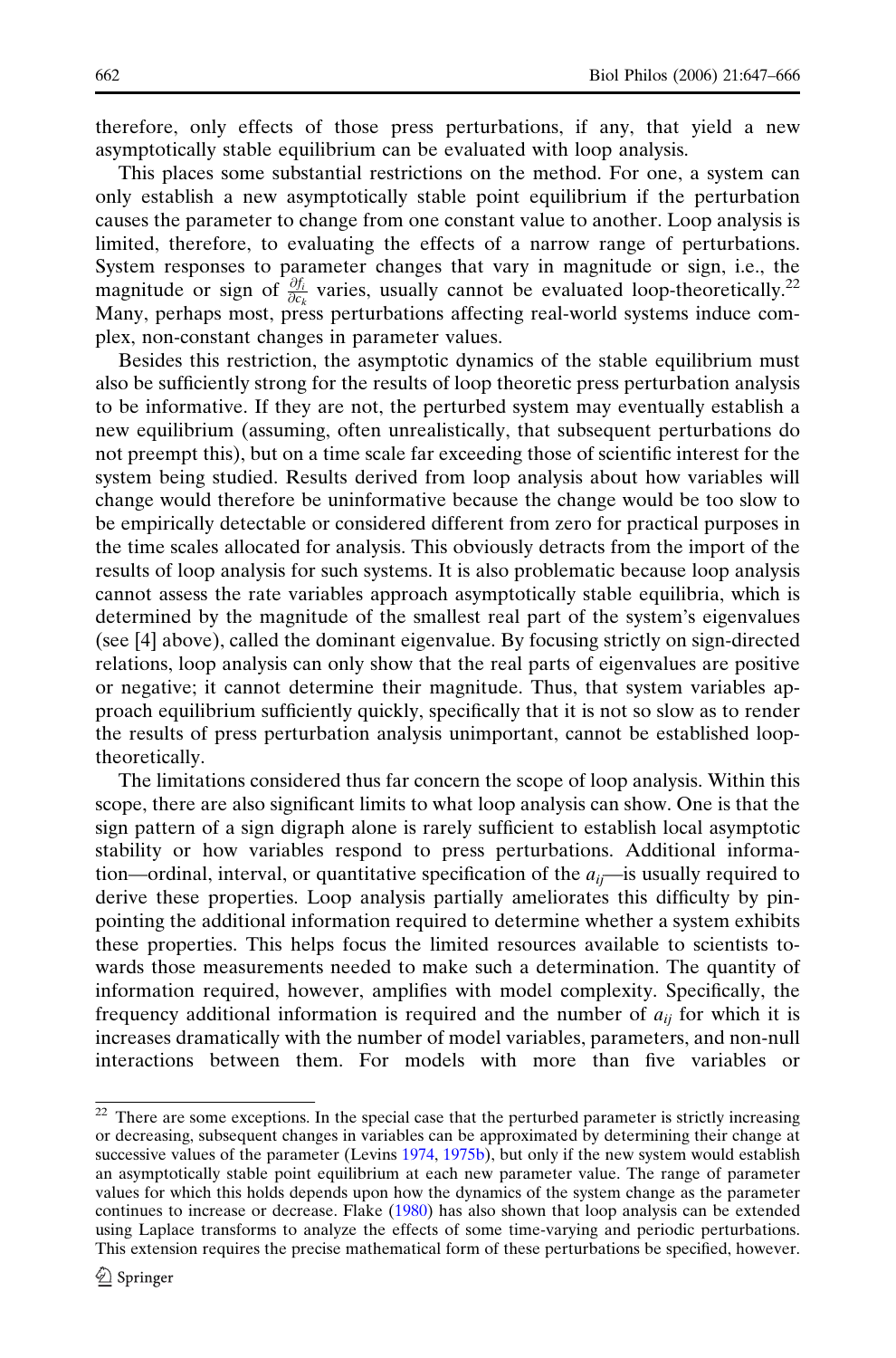predominantly non-null interactions between them, Dambacher et al. ([2003b](#page-18-0), 81) suggest that, ''signed digraph analysis grows not just exponentially, but factorial-ly."<sup>23</sup> Samuelson ([1947,](#page-19-0) 26), an economist, was perhaps the first to recognize the difficulty this posed for qualitative analysis: ''It can be seen then that purely qualitative considerations [in this case sign-directed relations] cannot take us very far as soon as the simple cases are left behind.''

Levins recognized this difficulty (Puccia and Levins [1985,](#page-19-0) 90 and 119–120). Since he intended loop analysis to be a method for modeling complex systems, Levins stressed the utility of lumping distinct variables into aggregate variables, and other model simplification strategies. Based partly on common sense and partly on his wealth of experience in scientific modeling, Levins offered several suggestions about when such simplifications are appropriate (Puccia and Levins [1985,](#page-19-0) 79–84). These suggestions were intended as heuristic guidelines for model simplification, and they eliminate *unnecessary* model complexity; they do not, nor should they, eliminate model complexity necessary to represent the complex system being modeled adequately. The guidelines cannot, therefore, circumvent the limitations of loop analysis when applied to complex systems.

The limitations of loop analysis considered above do not uniquely single loop analysis out among other qualitative or quantitative modeling methods as the one with serious limitations. Systems with large numbers of highly interconnected parts present formidable challenges for any modeling strategy, especially if they are governed by non-linear dynamics. Other methods of qualitative analysis developed by economists, for instance, also make restrictive assumptions, such as requiring the system be an optimizing process or that it exhibit purely competitive dynamics.<sup>24</sup> Like these methods, however, the restricted scope and weak evaluative power of loop analysis for complex systems limit the role it can play in scientific modeling.

### 6. Conclusion

Scientific models must be assessed with respect to the purposes for which they were developed. These purposes are often specific: to find the factors responsible for some pattern, to identify the best way to manipulate a system to achieve some result or do so most efficiently, etc. This specificity is a characteristic feature of engineering research where the goal is usually to resolve a particular problem, such as to increase the tolerance of designed structures like buildings to environmental disturbances like earthquakes, or to minimize the heat generated by a microprocessor.

Specificity is also crucial when the modeling objective is to resolve a clearly defined scientific debate. Resolving such debates usually requires devising and testing quantitative models with definite mathematical structure to evaluate competing, specific hypotheses about some phenomenon. Doing so often involves large amounts of quantitative data, and quantitative methods of analysis for testing the models' predictions. Qualitative analysis is consequently ill-suited to this task. In the context of the adaptationism debate, for instance, Orzack and Sober [\(1993](#page-19-0)) were

<sup>&</sup>lt;sup>23</sup> It is unspecified whether this refers to the expected number of interaction coefficients appearing in the conditions required for local asymptotic stability, the number of loops in the model, or something else.

 $24$  A survey of these methods is impossible here. See Hale et al. [\(1999](#page-18-0)).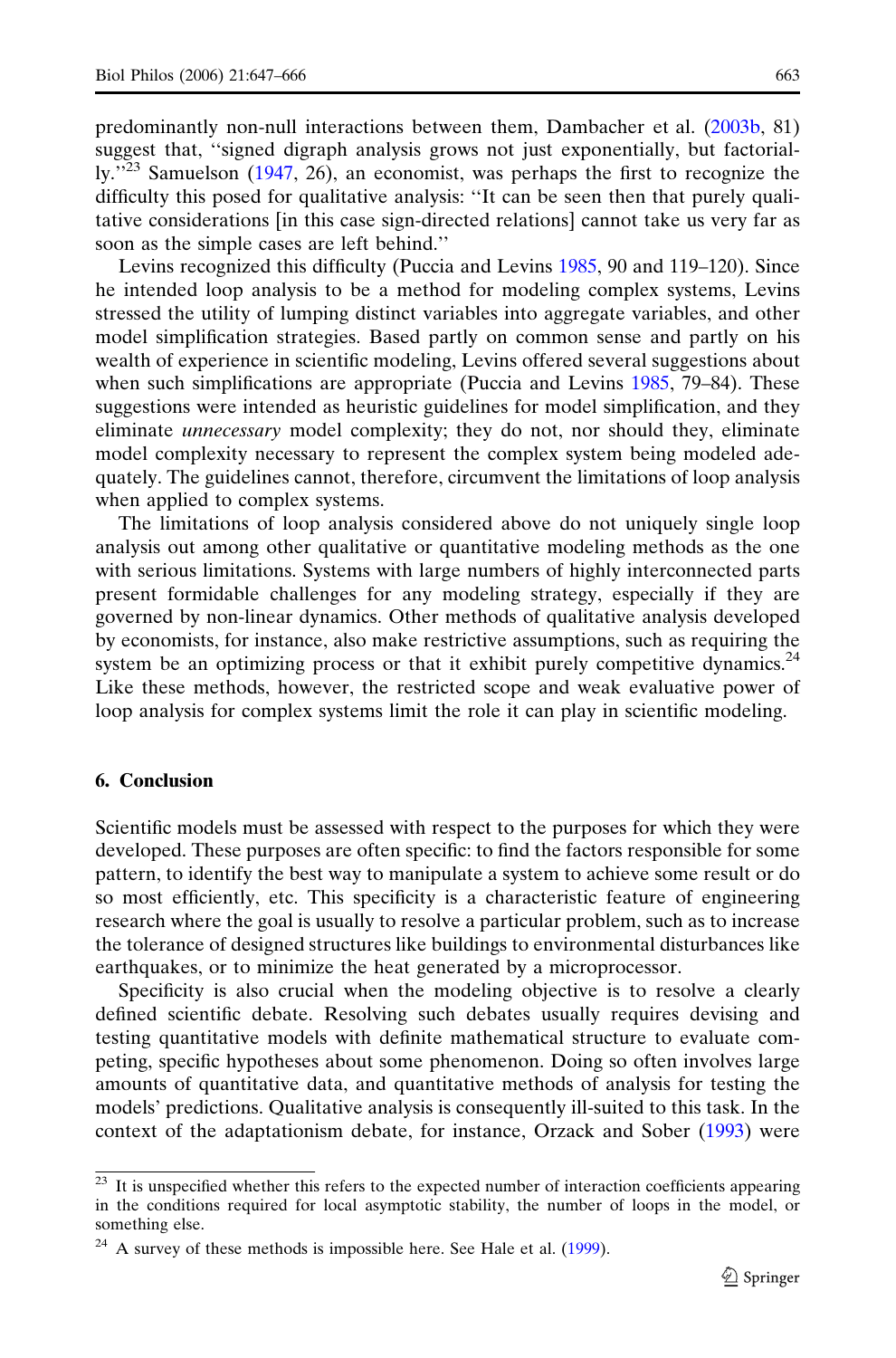correct to point out that only proper testing of quantitative models could resolve the debate given the nature of the issue.

The inability to resolve such debates does not, however, manifest a conceptual or methodological failing, nor does it entail qualitative analysis cannot contribute to their resolution. As Levins [\(1974,](#page-18-0) [1998;](#page-18-0) Puccia and Levins [1985\)](#page-19-0) has repeatedly emphasized, qualitative analysis complements rather than supplants quantitative analysis. Orzack and Sober ([1993,](#page-19-0) 542–543) observed, for example, that qualitative optimality models have enhanced biologists' understanding of the process of adaptation, even though they cannot decide the adaptationism debate.

It might be thought that the limited scope of loop-theoretic evaluation of stability and the effects of press perturbation indicates an unavoidable lack of generality of qualitative modeling methods, and an accordingly narrow role for them within science in general. This conclusion should be resisted. As noted in Section 2, loop analysis is only one of a wide array of different possible qualitative methods. There are thus two ways of achieving greater generality with qualitative modeling. First, new qualitative methods may be developed with greater scope. With respect to qualitative stability analysis, for instance, what seems to be needed is a qualitative version of Lyapunov's direct method. The basis of this method is Lyapunov's [\(1992\)](#page-19-0) proof that the existence of a special kind of function in a region of a model's state space entails the stability of an equilibrium within that region.<sup>25</sup> Whether such a function, a Lyapunov function, exists for a given model depends upon the mathematical structure of the model; different Lyapunov functions are required for different types of models. Since there is no restriction on the size of the region of the model's state space besides the existence of the Lyapunov function, the direct method provides an effective way of evaluating stability properties of systems outside the local neighborhood of an equilibrium. Its qualitative counterpart would involve proving the existence of a Lyapunov function using only qualitative properties of the form of interactions between variables (and parameters) and relations between their values. It would then sometimes be possible to demonstrate the stability of equilibria in *non*local domains based solely on qualitative model properties, which loop analysis cannot do.

Second, even if there are insurmountable obstacles to this general approach,<sup>26</sup> several different qualitative methods may be developed that, taken together, have a broad scope. To some degree, this seems to be the current state of affairs in mathematical economics (see Athey et al. [1998](#page-18-0); Hale et al. [1999\)](#page-18-0). There is little a priori or otherwise to suggest that both these strategies will inevitably fail. Despite the limitations of loop analysis, therefore, Levins' emphasis on the merits of a qualitative approach to scientific modeling remains prescient and compelling.

Acknowledgements A Josephine De Kármán fellowship supported this research. Thanks to Alexander Moffett, Michael Weisberg, and an anonymous reviewer for helpful comments.

<sup>&</sup>lt;sup>25</sup> See Hahn  $(1963)$  $(1963)$  and for an exposition of this method.

 $26$  With respect to a qualitative version of Lyapunov's direct method, this may be the case. The construction of a Lyapunov function for a given model usually depends on the precise details of the model's mathematical form.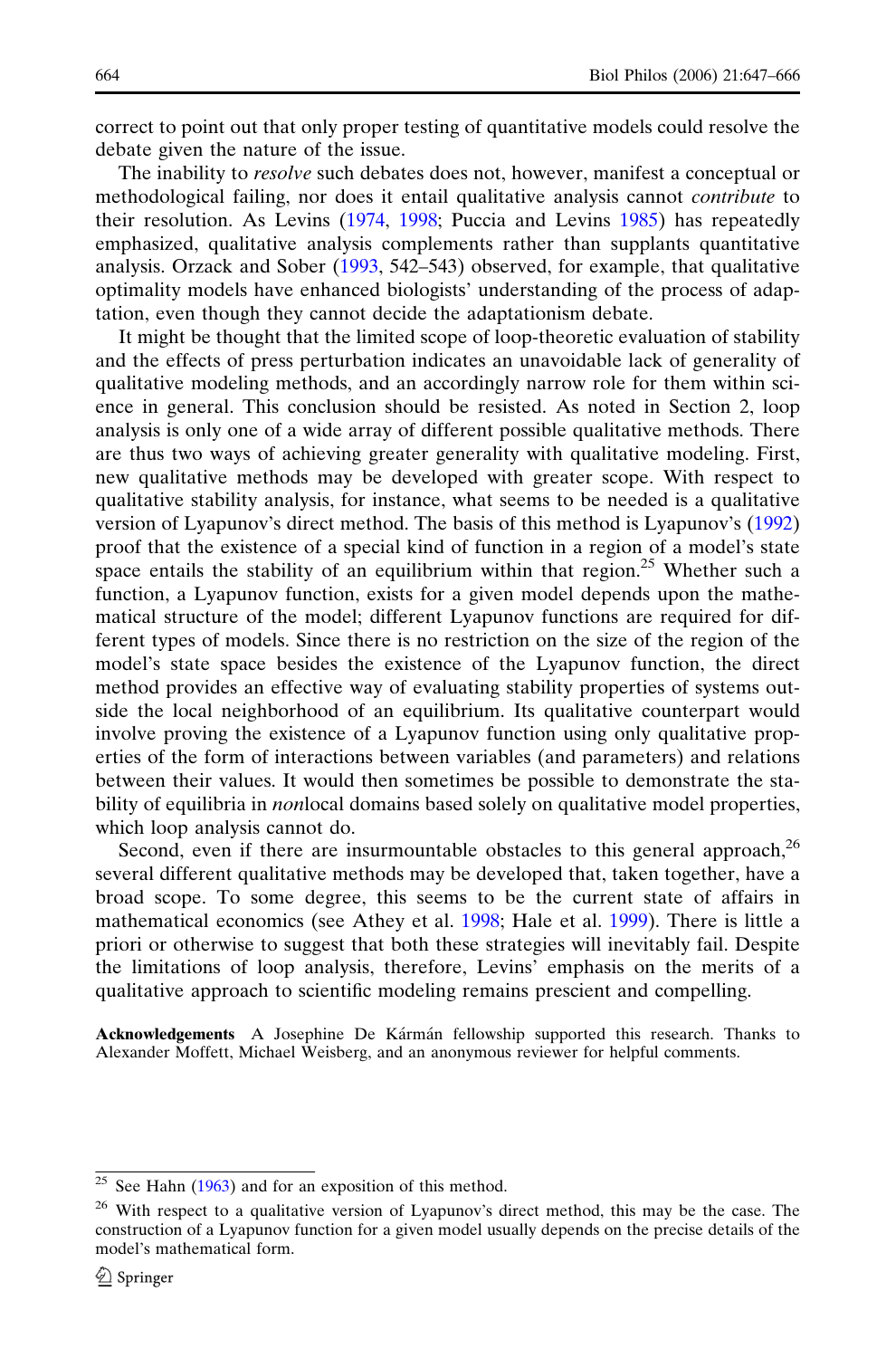#### <span id="page-18-0"></span>**References**

Athey S, Milgrom P, Roberts J (1998) Robust comparative statics. Monograph

- Bassett L, Maybee J, Quirk J (1968) Qualitative economics and the scope of the correspondence principle. Econometrica 36:544–563
- Boucher DH, James S, Keeler KH (1982) The ecology of mutualism. Annu Rev Ecol Syst 13:315–347
- Brauer F, Nohel JA (1969) The qualitative theory of differential equations: an introduction. Dover Publications, New York
- Briand F, McCauley E (1978) Cybernetic mechanisms in lake plankton systems: how to control undesirable algae. Nature 273:228–230
- Chesson PL, Case TJ (1986) Overview: nonequilibrium community theories: chance, variability, history, and coexistence. In: Diamond J, Case TJ (eds) Community ecology. Harper and Row, New York, pp 229–239
- Dambacher J, Luh H-K, Li H, Rossignol P (2003a) Qualitative stability and ambiguity in model ecosystems. Am Nat 161:876–888
- Dambacher J, Li H, Rossignol P (2003b) Qualitative predictions in model ecosystems. Ecol Model 161:79–93
- Desharnais RA, Costantino RF (1980) Genetic analysis of a population of tribolium. VII. Stability: response to genetic and demographic perturbations. Can J Genet Cytol 22:577–589
- Figuera J, Greco S, Ehrgott M (eds) (2005) Multiple criterion decision analysis: state of the art surveys. Springer, Berlin
- Flake RH (1980) Extension of Levins' loop analysis to transient and periodic disturbances. Ecol Model 9:83–90
- Gantmacher F (1960) Matrix theory, vol 2. Chelsea Publishing Company, New York

Gasca AM (1996) Mathematical theories versus biological facts: a debate on mathematical population dynamics in the 1930s. Hist Stud Phys Biol Sci 26:347–403

- Hahn W (1963) Theory and application of Liapunov's direct method. Prentice-Hall, Englewood Cliffs
- Hale D, Lady G, Maybee J, Quirk J (1999) Nonparametric comparative statics and stability. Princeton University Press, Princeton
- Haray F, Norman RZ, Cartwright D (1965) Structural models: an introduction to the theory of directed graphs. Wiley, New York
- Harsanyi J (1976) Essays on ethics, social behavior, and scientific explanation. Reidel, Dordrecht Hastings A (1988) Food web theory and stability. Ecology 69:1665–1668
- Justus J (2005) Qualitative scientific modeling and loop analysis. Philosophy of Science (in press)
- Justus J (in press) Ecological and Lyapunov stability. Presented at the Biennial meeting of the Philosophy of Science Association. Vancouver
- Lancaster K (1962) The scope of qualitative economics. Rev Econ Stud 29:99–123
- Lane P (1986) Symmetry, change, perturbation, and observing mode in natural communities. Ecology 67:223–239
- Lane P (1998) Assessing cumulative health effects in ecosystems. In: Rapport D, Contanza R, Epstein P, Gaudet C, Levins R (eds) Ecosystem health. Blackwell Science, Inc., Malden, pp 129– 153
- Lane P, Levins R (1977) The dynamics of aquatic systems II. The effects of nutrient enrichment on model plankton communities. Limnol Oceanogr 22:454–471
- Levine SH (1976) Competitive interactions in ecosystems. Am Nat 110:903–910
- Levins R (1966) The strategy of model building in population biology. Am Sci 54:421–431
- Levins R (1968a) Evolution in changing environments. Princeton University Press, Princeton
- Levins R (1968b) Ecological engineering: theory and technology. Q Rev Biol 43:301–305
- Levins R (1970) Complex systems. In: Waddington CH (ed) Towards a theoretical biology, vol 3. Aldine Publishing, Chicago, pp 73–88
- Levins R (1974) Qualitative analysis of partially specified systems. Ann N Y Acad Sci 231:123–138
- Levins R (1975a) Problems of signed digraphs in ecological theory. In: Levin SA (ed) Ecosystem analysis and prediction. Society for Industrial and Applied Mathematics, Philadelphia, pp 264– 277
- Levins R (1975b) Evolution in communities near equilibrium. In: Cody M, Diamond J (eds) Ecology and evolution of communities. Belknap Press, Cambridge, pp 16–51
- Levins R (1998) Qualitative mathematics for understanding, prediction, and intervention in complex ecosystems. In: Rapport D, Contanza R, Epstein P, Gaudet C, Levins R (eds) Ecosystem health. Blackwell Science, Inc., Malden, pp 178–204